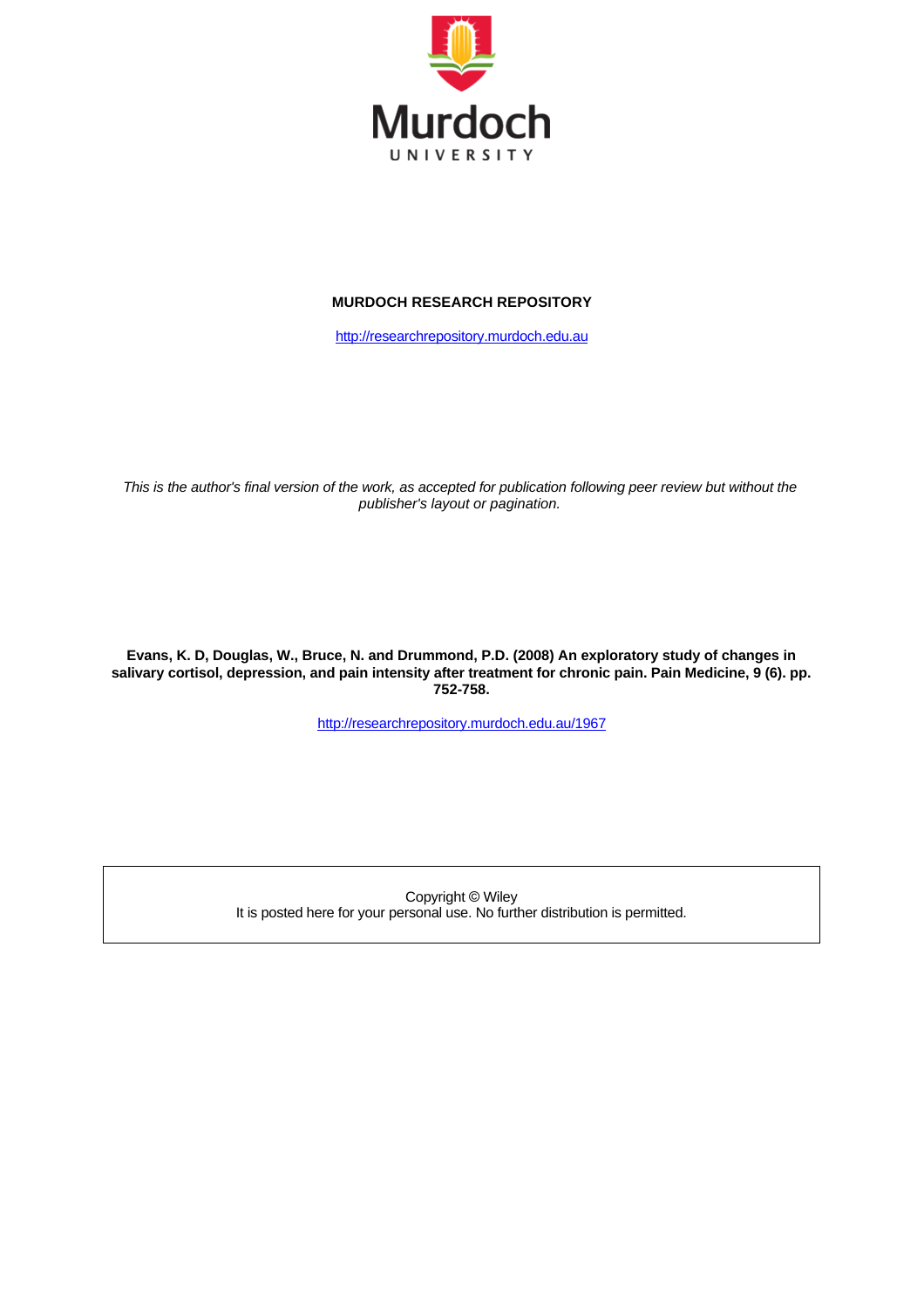# AN EXPLORATORY STUDY OF CHANGES IN SALIVARY CORTISOL, DEPRESSION AND PAIN INTENSITY AFTER TREATMENT FOR CHRONIC PAIN

Kimberly David Evans M.Appl.Psych.<sup>1</sup>, Bill Douglas PhD<sup>2</sup>, Neville Bruce PhD<sup>3</sup>, and Peter D. Drummond PhD<sup>4</sup>.

<sup>1</sup>School of Psychology, Murdoch University, Perth, Western Australia, now working as a Clinical Psychologist in the Peel Community Mental Health Service, Western Australia <sup>2</sup>Pain Clinic, Fremantle Hospital, Perth, Western Australia, now working as a Clinical Psychologist in private practice

<sup>3</sup>Associate Professor, School of Anatomy and Human Biology, University of Western Australia, Perth, Western Australia

<sup>4</sup>Professor, School of Psychology, Murdoch University, Perth, Western Australia

Address for correspondence: Professor Peter Drummond, School of Psychology, Murdoch University, Perth, Western Australia 6150.

Email: [p.drummond@murdoch.edu.au](mailto:p.drummond@murdoch.edu.au)

Fax: 61-8-93602415

Phone: 61-8-93602415

RUNNING HEAD: Chronic pain and cortisol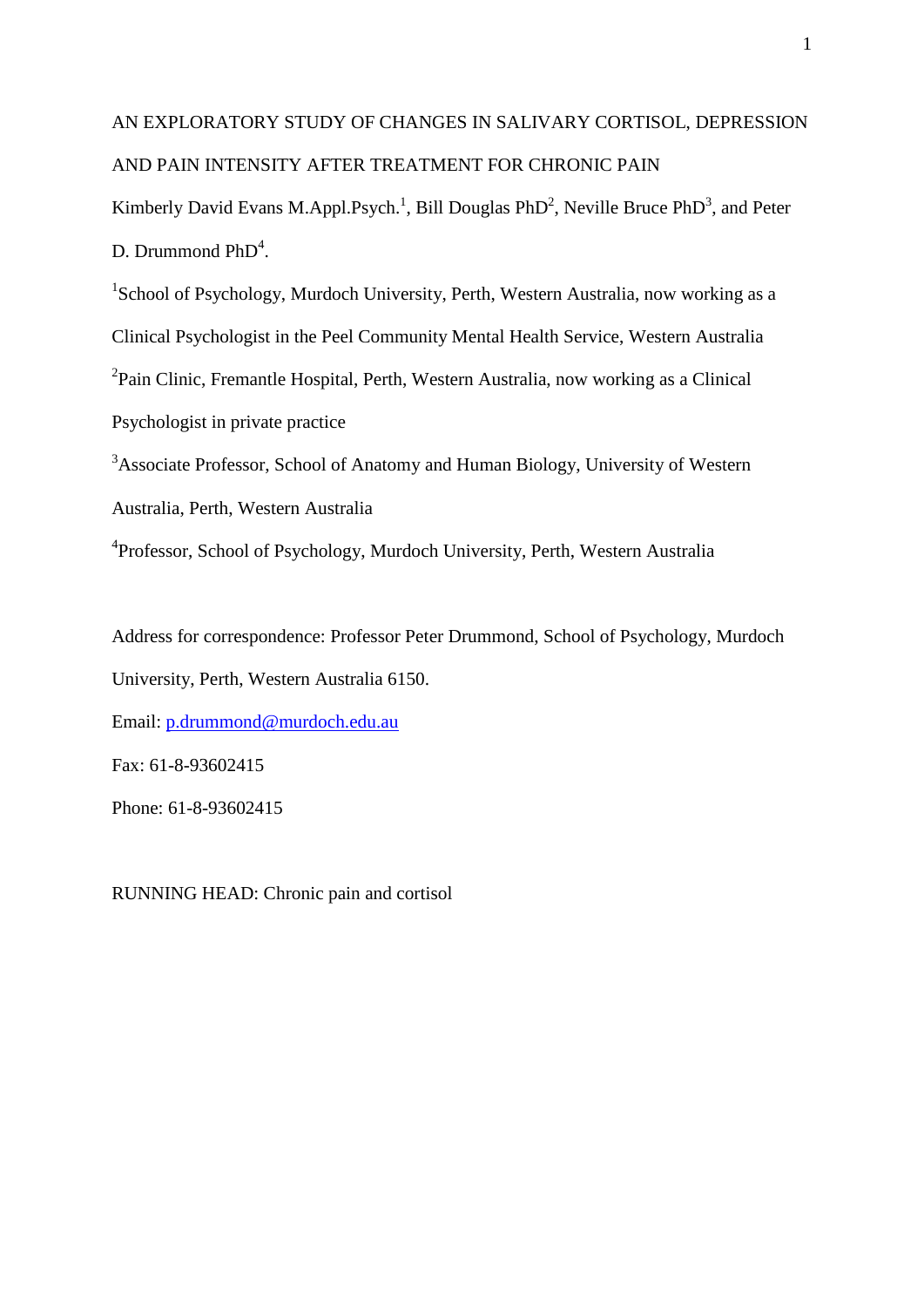#### ABSTRACT

*Objective:* To investigate the relationship between cortisol levels, pain intensity and negative mood in chronic pain patients participating in a multidisciplinary pain management programme.

*Patients:* Eighteen chronic pain patients collected saliva samples over several days both directly before and after attending a four-week multidisciplinary pain management programme.

*Outcome measures:* Saliva samples were assayed for their cortisol concentration. Participants also completed self-report measures of pain intensity and depression.

*Results:* Usual pain intensity and waking cortisol levels changed in parallel following treatment, as did changes in depression and cortisol levels late in the morning and in the evening. Depression did not mediate the association between cortisol and usual pain intensity; neither did pain intensity moderate the association between cortisol and depression.

*Conclusions:* Changes in cortisol secretion may provide a useful biological marker of treatment outcome in chronic pain patients after their participation in a multidisciplinary pain management programme.

KEYWORDS: chronic pain, cortisol, depression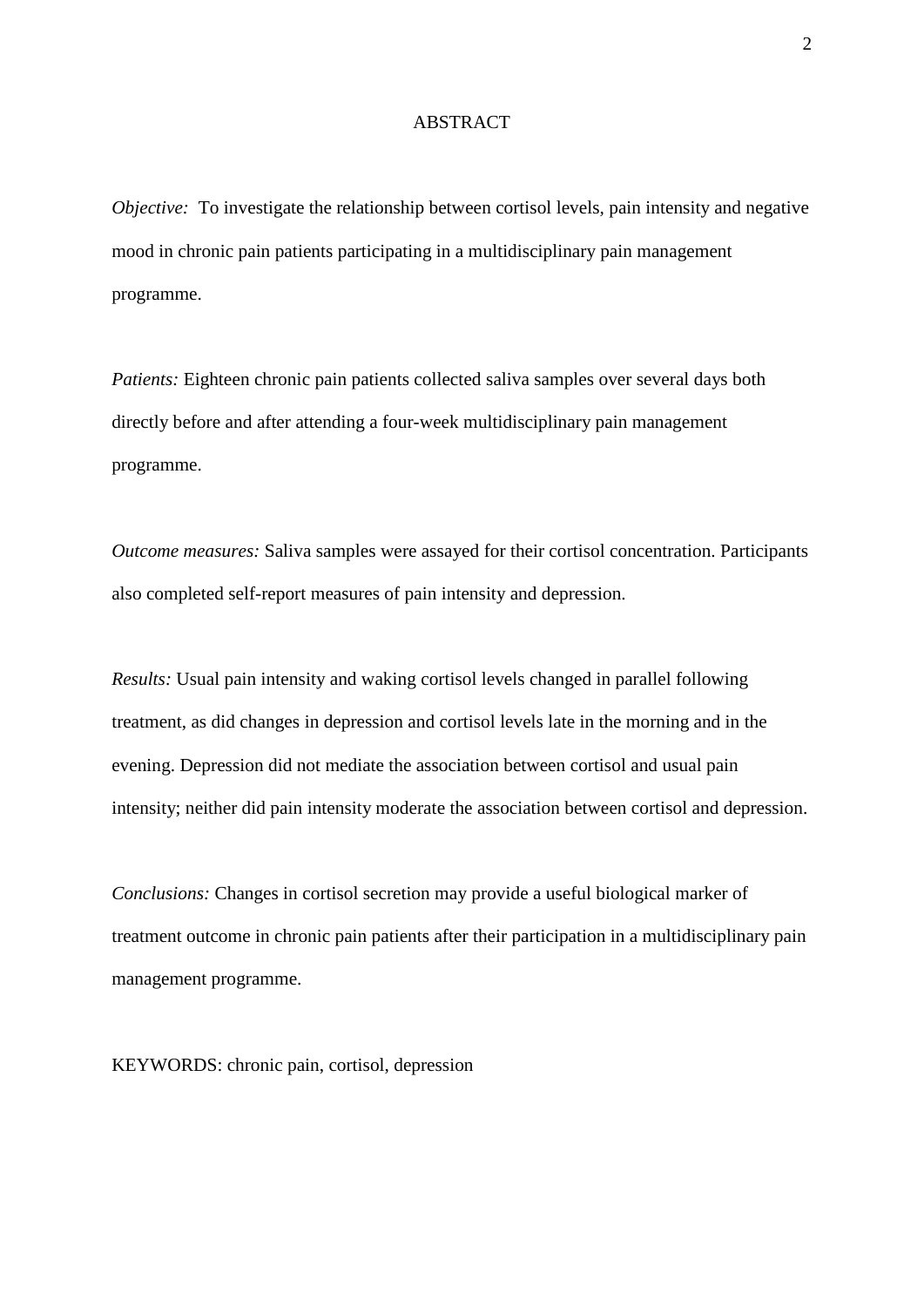#### INTRODUCTION

Pain that persists despite the application of conventional medical and surgical treatments is disruptive not only in physical terms, but also in broader financial, social and emotional contexts. The psychological and social consequences of chronic pain and disability may evoke a persistent stress response, perhaps exacerbating or maintaining pain [1].

The stress response involves activation of the sympathetic nervous system and the hypothalamic-pituitary-adrenal (HPA) axis. Any physical or psychological threat to homeostasis triggers release of corticotrophin-releasing hormone in the hypothalamus, and ultimately raises levels of steroid hormones such as cortisol in the blood stream and saliva [2, 3]. In the short-term, cortisol helps to meet the demands of stress by mobilizing energy stores, and assists recovery from stress by inhibiting further release of corticotrophin-releasing hormone. However, continuing stress promotes maladaptive functioning of the HPA axis which, in turn, may compromise metabolism, impair immune function and alter cardiovascular control [4].

In an early study by Shenkin [5], serum cortisol levels were elevated in patients with pain of a clearly organic etiology but not in patients with pain of a "psychoneurotic or feigned origin" (p1112). The implication of these findings was that cortisol could be used as an indicator of malingering. However, this view remains controversial [6-8]. For example, Lascelles et al. [6] reported that serum cortisol levels were elevated in chronic pain patients, regardless of the etiology of pain. In contrast, salivary cortisol levels after awakening were found to be *lower* in patients with persistent sciatic pain eight weeks after discectomy than in pain-free subjects [9]. Tennant and Hermann [10] reported that serum cortisol levels varied widely in patients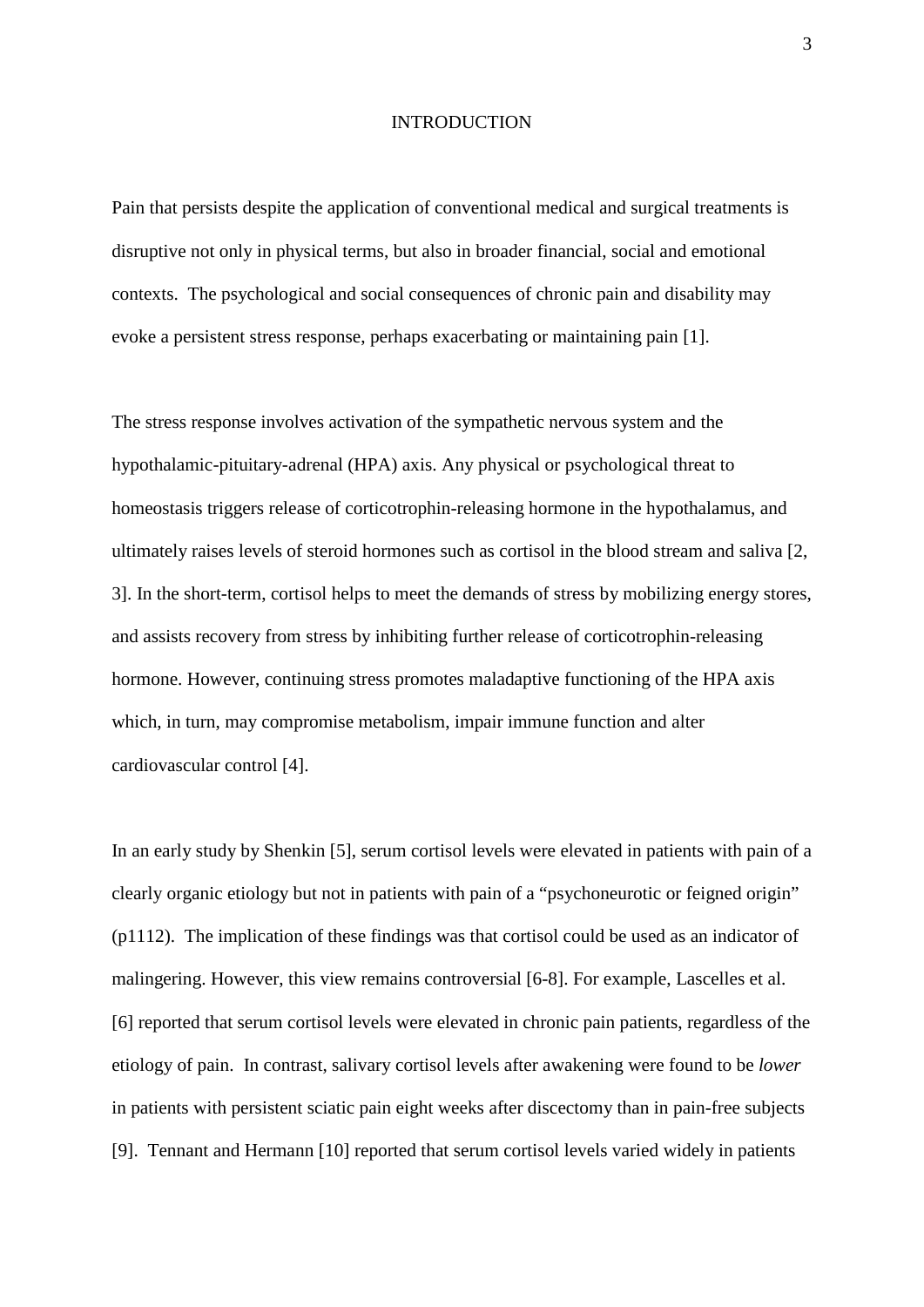about to participate in a 90-day unimodal opioid treatment program for chronic pain, but normalized following treatment in the majority of participants. The etiology of the shift in cortisol levels is uncertain, because the relationship between cortisol levels, pain and other psychosocial factors was not investigated.

Chronic pain is associated with an array of psychopathology, including depressive disorders, anxiety, personality disorders and substance abuse [11]. For example, the prevalence of major depression in chronic pain patients ranges between 30% and 54% [12]. Major depression is associated with elevated cortisol levels [13], as is negative affect in general [14]. This elevation appears to be driven by stress-induced hypersecretion of corticotrophin-releasing hormone, coupled with failure of negative feedback controls to limit the cortisol response [15]. Thus, cortisol levels might be elevated in a subgroup of chronic pain patients due to depression rather than pain [16]. However, this issue remains unresolved.

The aim of the present study was to investigate the association between cortisol levels, usual pain intensity and depression over the course of a multidisciplinary pain management programme that incorporated cognitive-behavioural techniques to reduce psychological stress [17-19]. In general, reductions in stress and negative affect during various forms of relaxation therapy are associated with reductions in cortisol, both in normal and clinical populations [20-23]. Thus, we hypothesized that decreases in pain and depression following psychological treatment would be associated with decreases in cortisol secretion in chronic pain patients. The longitudinal approach adopted in this study has advantages over a standard cross-sectional design because it allowed us to investigate changes in key variables prospectively. Moreover, we were able to control for the effects of nonspecific aspects of the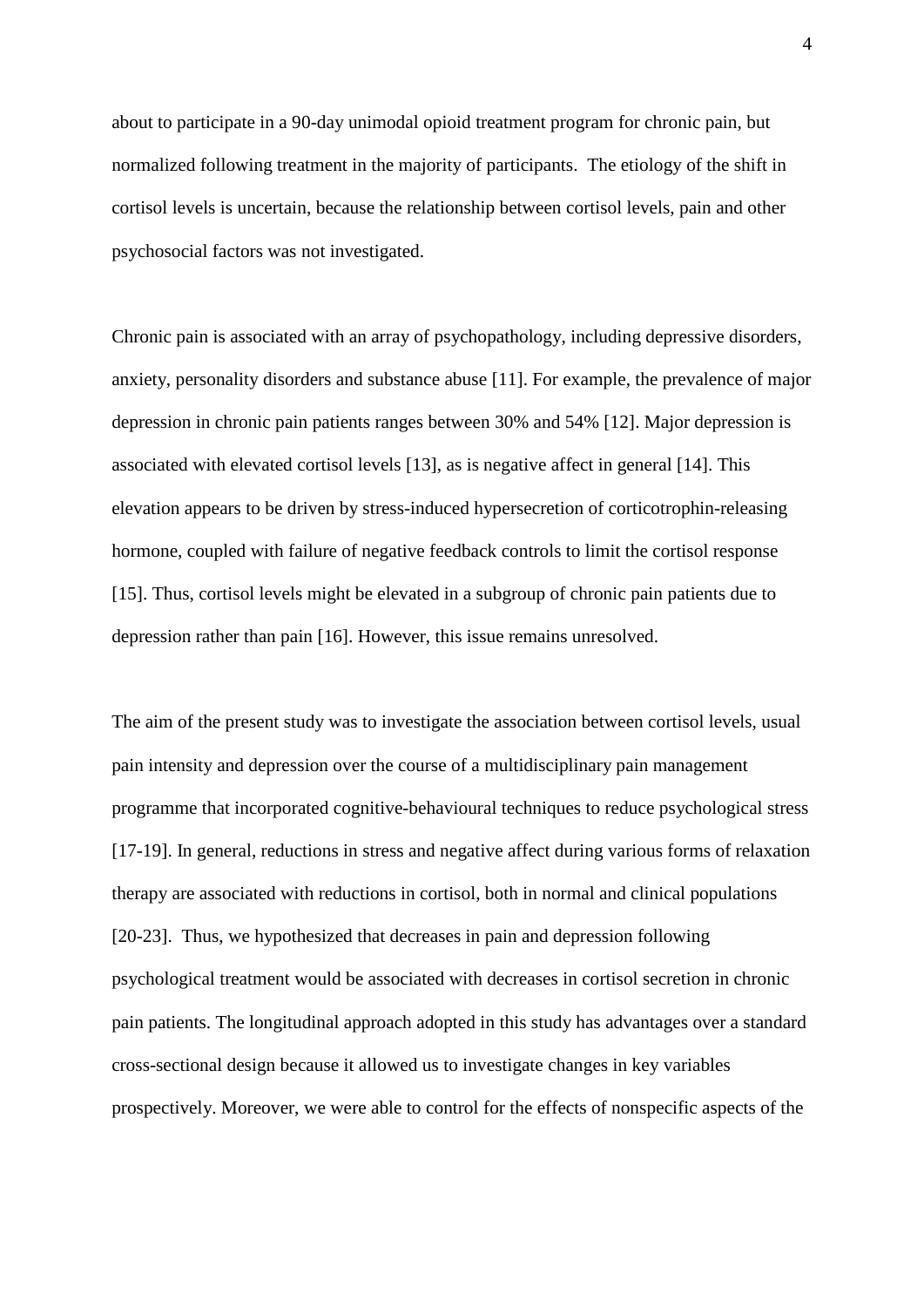procedure, such as anticipatory anxiety or multiple sampling, by comparing changes in cortisol secretion over the course of treatment with changes in pain and depression.

In most previous studies of chronic pain patients [5-8, 10], cortisol concentrations were measured in serum samples. Unfortunately, however, the venesection stress associated with obtaining serum could influence results obtained by this method [24, 25]. Saliva, which contains only the unbound, biologically active "free" fraction of cortisol, is now accepted as a better source for testing cortisol effects than blood [24, 25]. An additional limitation of most previous studies is that samples were obtained during a single day of testing [5-9]. As cortisol is sensitive to random stressful incidents, cortisol should be sampled over several days to average out the impact of these random stressors. Thus, in the present study, salivary samples were obtained for several days before and after patients participated in a multidisciplinary treatment programme for chronic pain.

## **METHODS**

Participants were recruited on a voluntary basis after their referral and initial assessment for inclusion in the pain management programme. Participants using strong opioid medications or who had received cortisone injections in the previous month were excluded from the study. Twenty-one patients agreed to participate but two dropped out of the study while remaining in the pain management programme. Most participants provided at least 90% of the required saliva samples. However, one participant provided less than 50% of the samples, and thus was excluded from the study. Therefore, a final sample of 18 participants (10 females) completed the study, ranging in age from 18 to 76 years (mean age 44 years) and a median duration of pain of 2.25 years. Fifteen patients suffered from low back, pelvic, neck or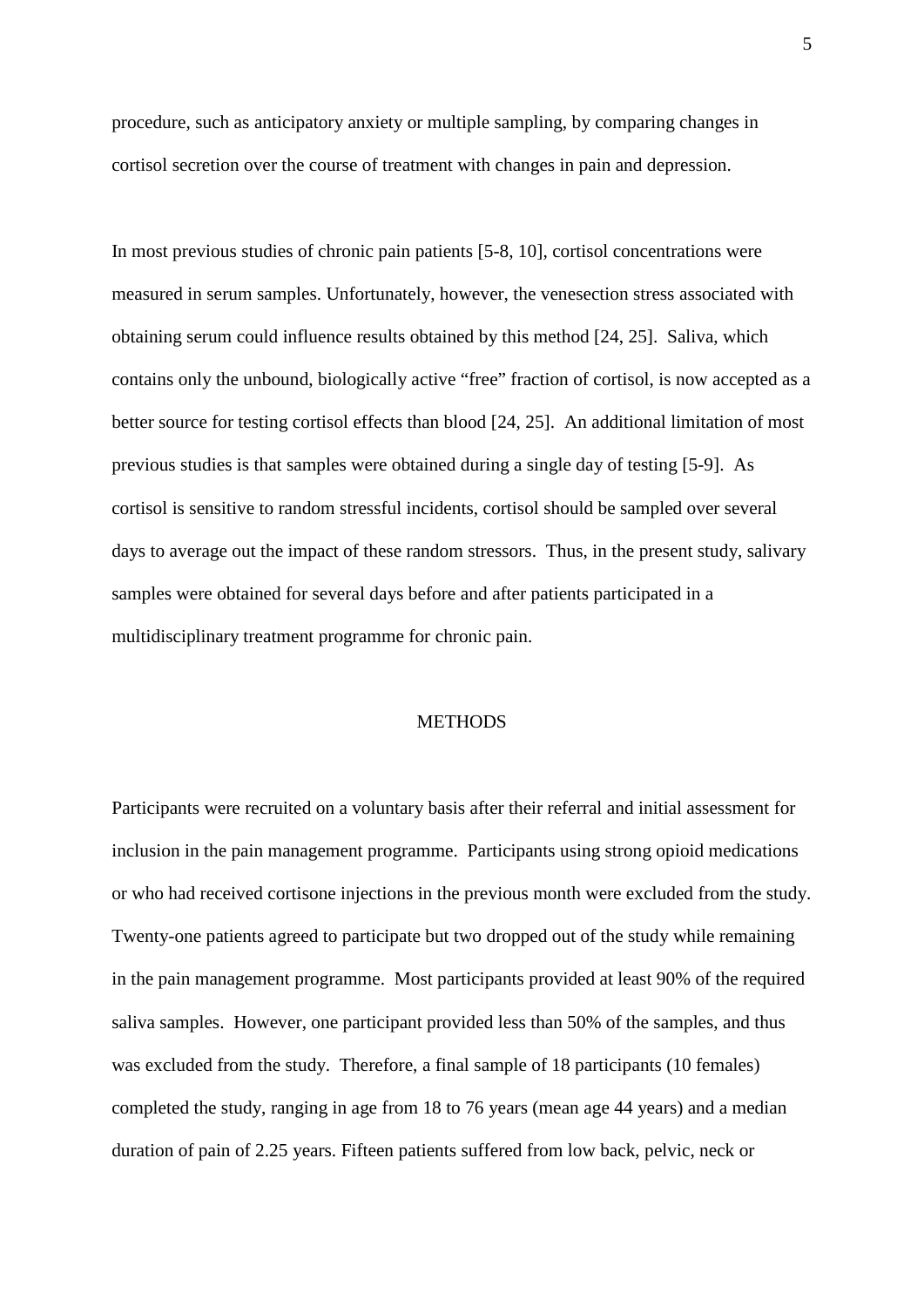shoulder pain, two had rheumatoid arthritis, and another had post-herpetic neuralgia, thus composing a fairly heterogenous sample. All but four of the patients who entered the study took a range of analgesic, anti-depressant, anti-inflammatory or benzodiazepine medications, and three of the participants were smokers. Participants provided their written informed consent for the procedures, which were approved by the hospital and university ethics committees.

The pain management programme ran for four weeks, with participants attending each weekday morning. Participants attended 2-hour physiotherapy classes each day, consisting of graded exercises such as stretching and walking. They also attended 1-hour psychoeducational seminars twice each week covering topics including medical and psychological information, stress management, cognitive coping techniques, and lifestyle adjustment. In addition, participants attended three 1-hour relaxation training sessions during the programme, and had access to individual psychotherapy as required. An evaluation of the programme in a prospective controlled cohort study indicated that gains were made in terms of depression, disability and pain [17].

Pain perception was assessed using a simple 0 (no pain at all) to 10 (worst pain imaginable) Numerical Graphic Rating Scale (NGRS) of usual pain intensity, while depression was assessed using the Zung Self-Rating Depression Scale (ZSDS) [26, 27]. In addition, participants completed the Roland-Morris Disability Questionnaire [28], the MOS 36-Item Short Form (SF-36) to assess functional health status and health-related quality of life [29], and reported on their current medication intake. A Medication Quantification Scale (MQS) score that represented total medication usage was calculated using weights assigned by medication class and dosage [30]. Participants completed the self-report inventories on the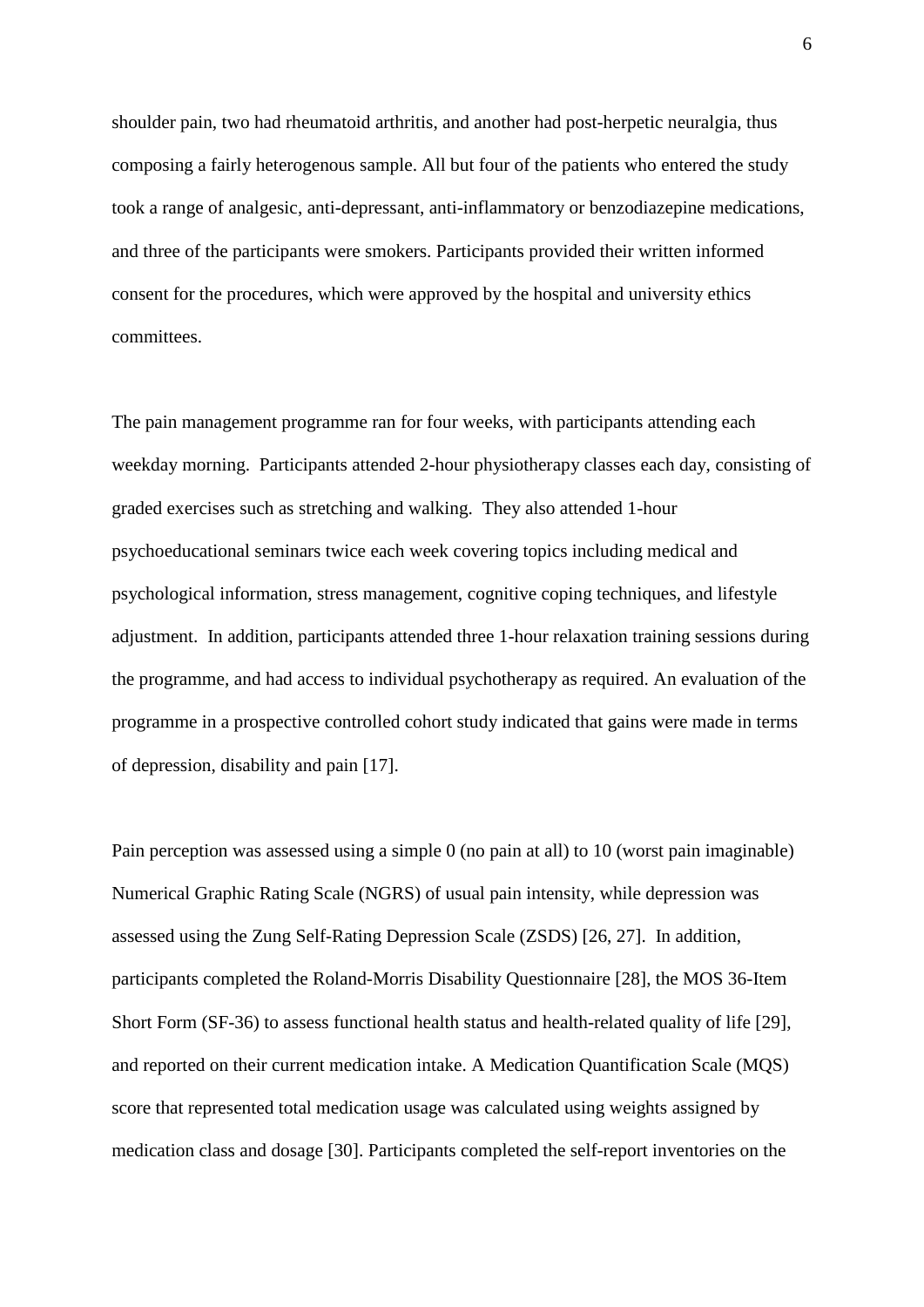first and last days of their participation in the pain management programme, based on their experiences over the previous week.

Participants provided saliva samples on the three days immediately before participating in the pain management programme, and the three days immediately after completing the treatment. They were asked not to eat or drink anything containing caffeine or alcohol, or smoke cigarettes, in the 30 minutes before providing a sample because these substances may influence cortisol secretion directly, or might influence cortisol secretion indirectly by altering saliva pH [31-33]. Participants provided saliva samples four times each day: upon waking; late morning (11 a.m.); in the afternoon (4 p.m.); and just prior to going to bed (not later than 11 p.m.).

Samples were collected using cotton dental rolls, which participants then placed in 5 mL plastic tubes with screw-capped lids and stored in their home freezer. Samples were usually defrosted when delivered by participants to the experimenter at the hospital, but cortisol concentration in saliva samples is unlikely to deteriorate as a result of temporary defrosting [24, 34]. The samples were stored at approximately  $-20^{\circ}$ C until the completion of the sample collection period. They were then assayed by an enzyme-linked immunosorbent assay based on the general protocol of Elder and Lewis [35]. The cortisol conjugate used was hydrocortisone – 3 CMO-BSA; (Steraloids; Q3889); the primary antibody to cortisol was anticortisone (Sirosera; C336) and the secondary, enzyme-linked antibody was donkey-anti sheep-HRP (Sigma; A3415). The intra and inter-assay coefficients of variation were 10.4% and 9.1% respectively.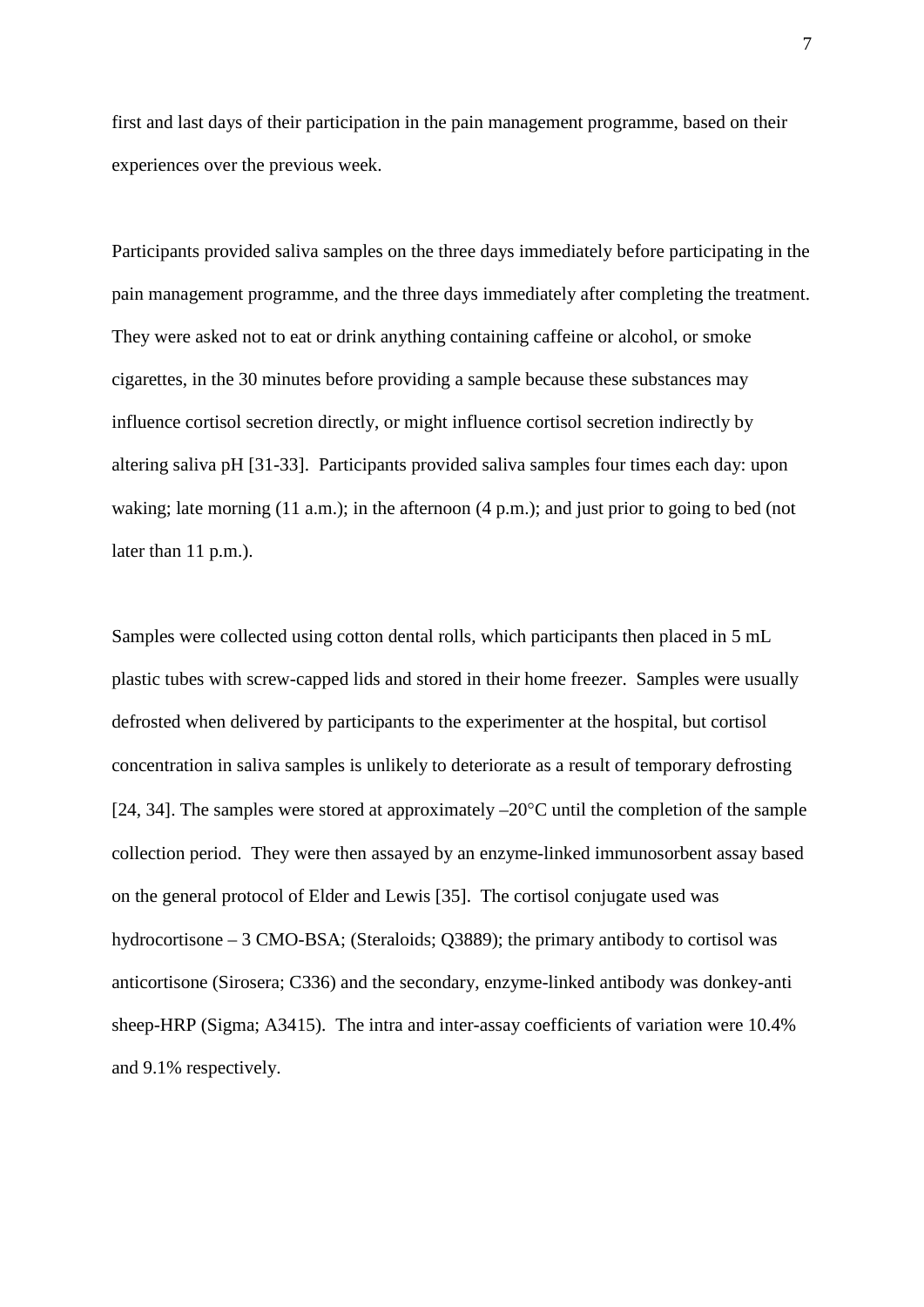The cortisol concentration data (in ng/mL) was log transformed prior to data reduction and statistical analysis to reduce the effect of outliers and to achieve adequate normality of the positively skewed data. Changes from before to after treatment were investigated for each dependent variable with paired t-tests using the SPSS package (version 10). The association between the pre-to-post treatment change in log-transformed cortisol levels and change in psychometric ratings was investigated with Pearson's correlation coefficient and partial correlation coefficients. All inferential statistics were two-tailed.

### RESULTS

Mean ratings before and after treatment are shown in Table 1, and mean log-transformed cortisol levels before and after treatment are shown in Table 2. Decreases in the Disability Quotient and increases in SF-36 scores (reflecting increases in health-related quality of life) indicate that the treatment was effective in these domains. Although depression, pain ratings and cortisol levels did not change significantly after treatment in the group as a whole, there was substantial variation among participants in all measures, particularly cortisol, both before and after treatment. Inspection of the raw data indicated that many participants regularly experienced very high levels of cortisol, often with clear disruption of the expected diurnal pattern, while others experienced consistently low levels. Since pain and depression improved after treatment in some but not all cases, individual differences in cortisol levels before treatment, and changes following treatment, were explored in relation to depression and pain.

#### Association between cortisol levels, pain and depression before treatment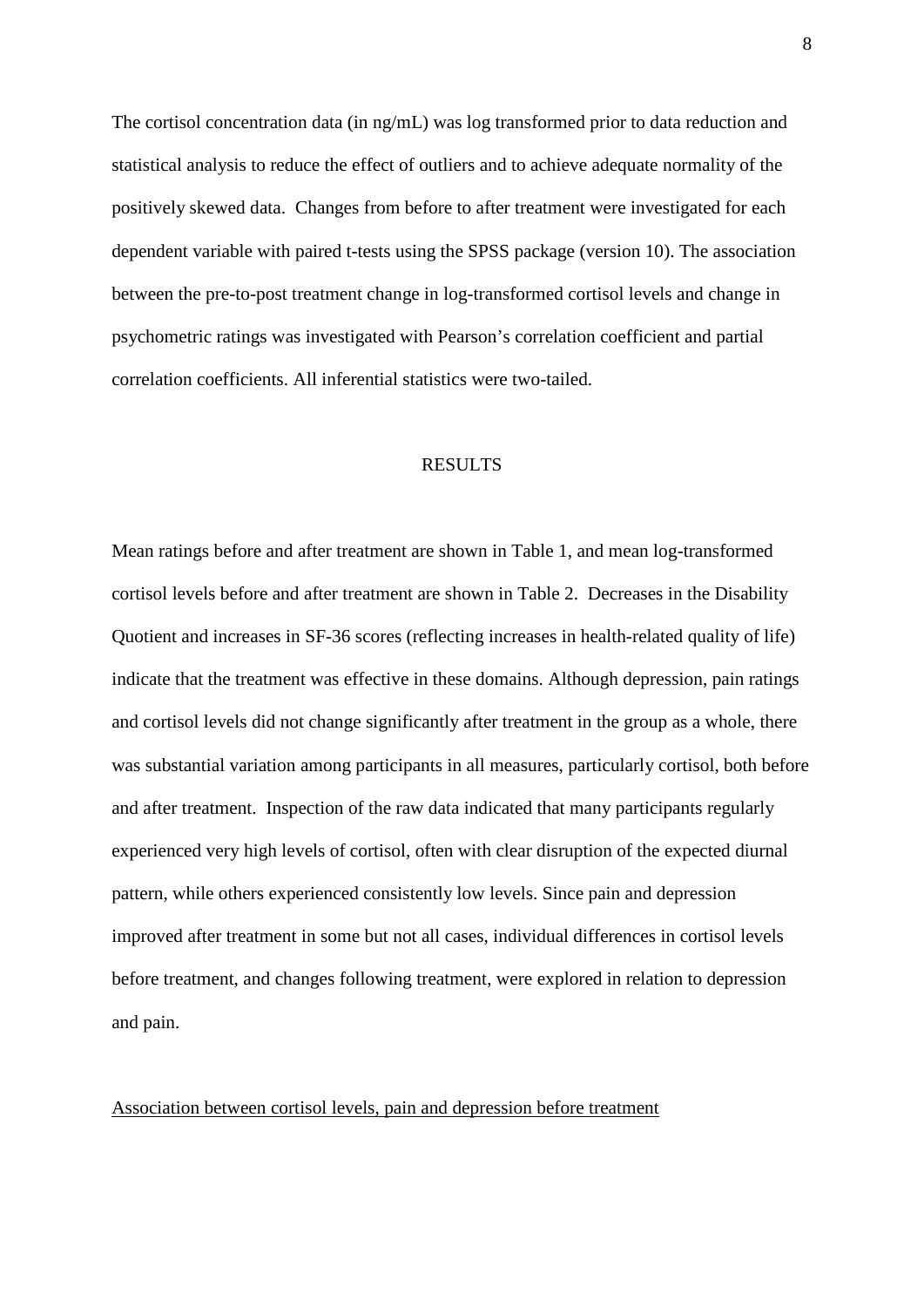Initial data analysis revealed an association between age and cortisol levels at each time of day (ranging from r=0.37 to 0.58). Moreover, usual pain intensity was greater in older than younger participants  $[r(16)=0.60, p<0.01]$ . However, there was no association between medication consumption (as reflected by the MQS scores) and cortisol levels at any stage of the study. Therefore, only age was entered as a covariate in analyses that investigated the association between cortisol levels and other variables. As shown in Table 3, waking cortisol levels correlated strongly with pain ratings, but this relationship diminished to only a moderate relationship when the effect of age was removed  $[r(15)=0.39]$ , not significant. relationship did not change when depression was entered as an additional covariate. Cortisol levels were not associated with depression at any time of day, either before or after usual pain intensity was entered as a covariate.

# Association between post-treatment changes in cortisol, pain and depression

The change in cortisol levels from pre- to post-treatment was calculated separately for each of the times sampled during the day. Both before and after controlling for age, post-treatment changes in waking cortisol levels were associated with changes in pain (Table 4). As shown in Figure 1A, reductions in pain over the course of treatment were generally associated with reductions in waking cortisol levels. The relationship between post-treatment changes in waking cortisol levels and changes in usual pain intensity  $[r(16)=0.62, p<0.01]$  persisted after controlling for changes in depression  $[r(15)=0.63, p<0.01]$ . The relationship did not change after age was entered as an additional covariate  $[r(14)=0.56, p<0.05]$ , but decreased after the most responsive patient was excluded from the analysis  $[r(13)=0.22]$ , not significant.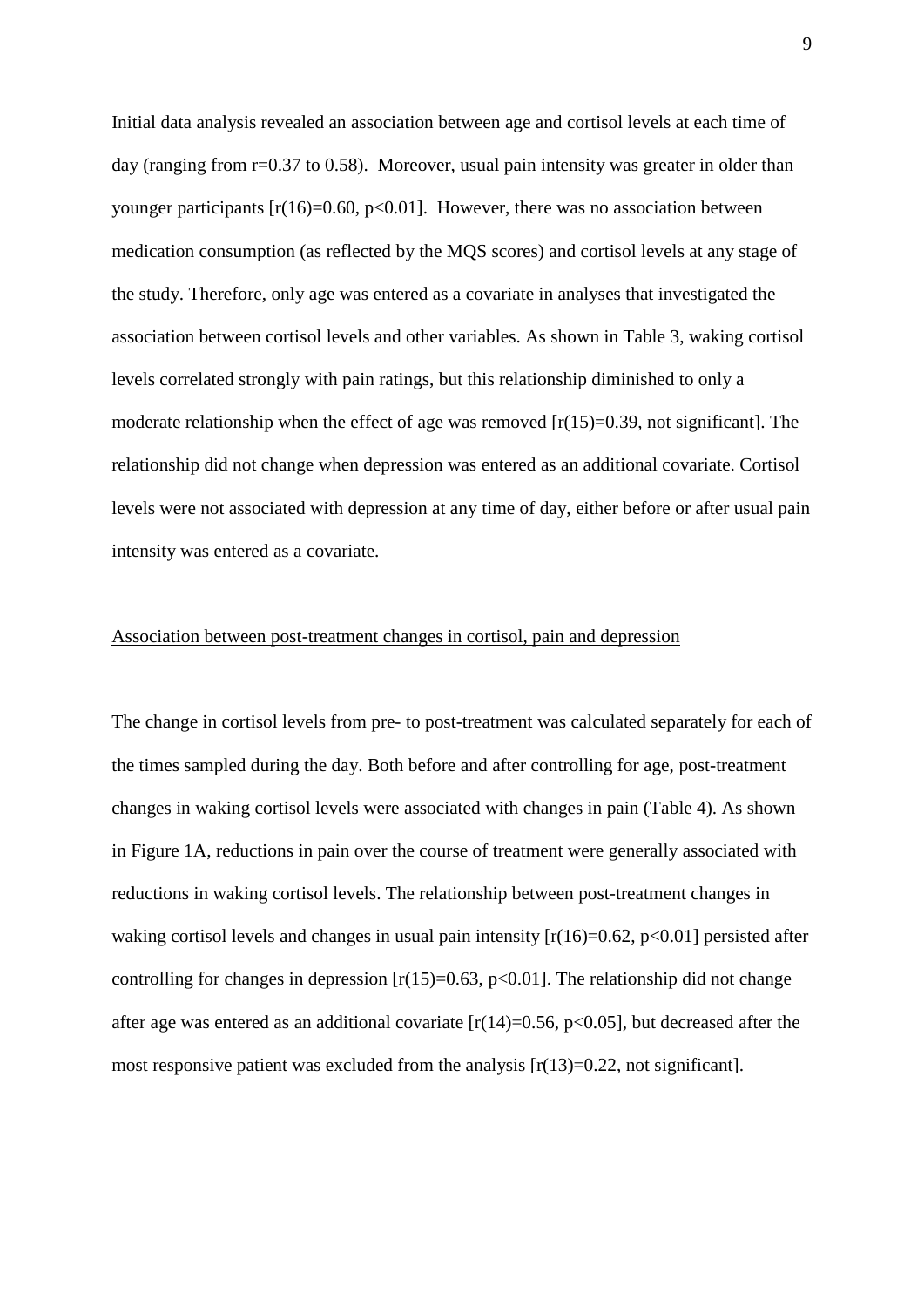Post-treatment reductions in late morning cortisol levels were generally associated with reductions in depression (Table 4 and Figure 1B). This effect persisted after controlling for changes in usual pain intensity  $[r(15)=0.60, p<0.05]$ , and emerged for evening samples when age was entered as an additional covariate [for morning samples,  $r(14)=0.70$ ,  $p<0.01$ ; for evening samples,  $r(14)=0.69$ ,  $p<0.01$ ].

#### **DISCUSSION**

This exploratory study produced a number of findings with interesting implications for understanding cortisol secretion in relation to usual pain intensity and mood in chronic pain patients. In particular, an association between the usual intensity of chronic pain and salivary cortisol levels upon waking was detected. In addition, post-treatment changes in waking cortisol levels were associated with changes in usual pain intensity, as were post-treatment changes in late morning and evening cortisol levels and depression.

Previous studies [5-8] differentiated between pain conditions of a mainly physical or psychosocial etiology on the basis of cortisol levels, and Shenkin [5] concluded that a low cortisol level was indicative of malingering. However, the effects of pain intensity, venesection stress and mood on cortisol levels were not considered in these studies. Furthermore, the relationship between age and cortisol levels was overlooked, as was day-today variation in cortisol. We attempted to minimize the impact of these factors by sampling salivary cortisol several times per day for several days before and after patients participated in a pain management programme. In addition, the relationship between cortisol levels, pain and depression was investigated independently of age. The present findings indicated that an association between waking levels of cortisol and usual pain intensity was independent of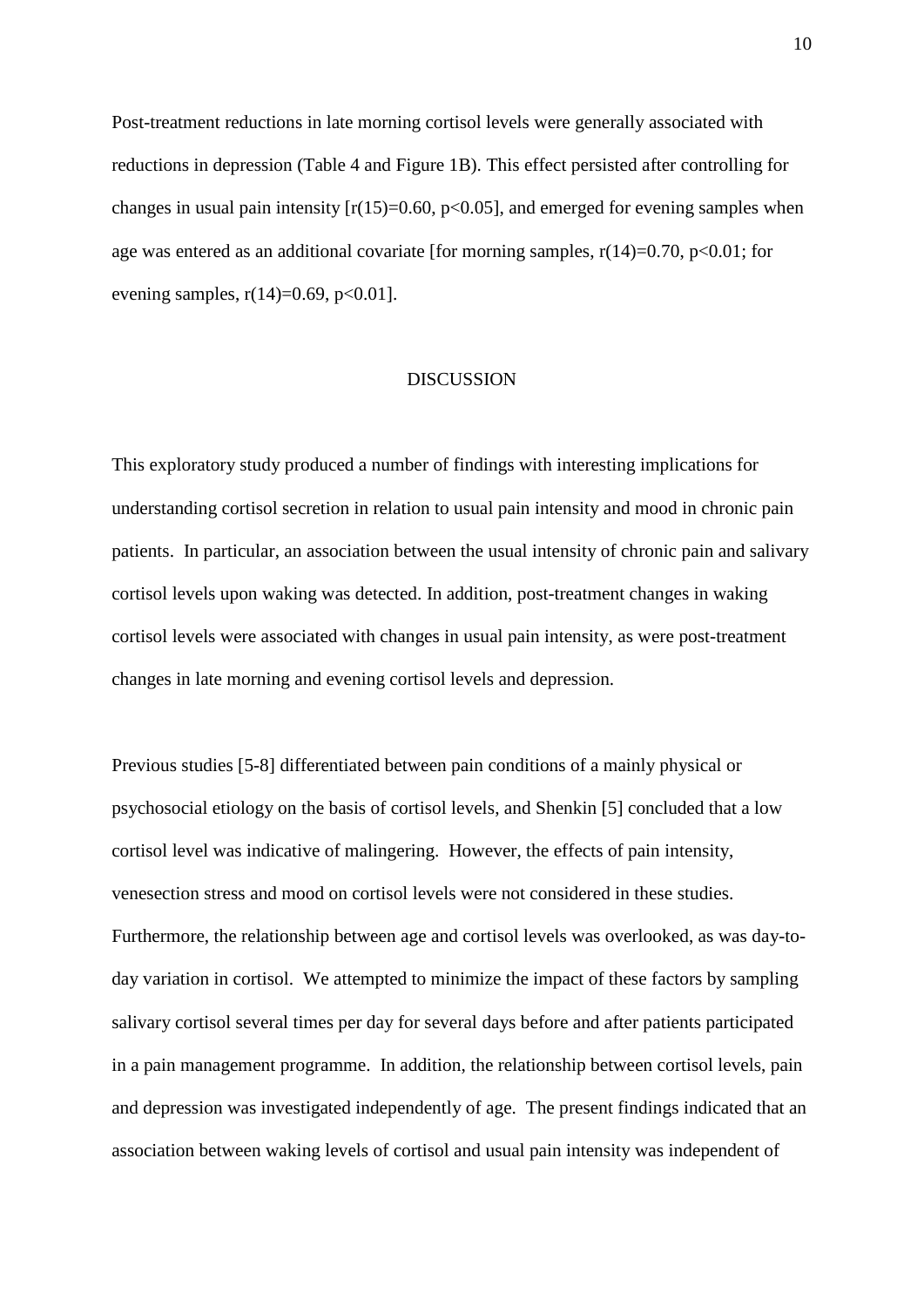depression but was influenced by the participant's age. Cortisol levels varied widely between individuals and when measures were repeated in the same individual, both in the present study and in previous research [10]. Thus, it seems unlikely that psychosocial disorders such as malingering could be identified purely on the basis of the patient's cortisol levels.

Pain intensity was linked most closely with cortisol levels upon waking, possibly because cortisol begins to peak at this time of day or because of minimal interference by confounding factors such as daily hassles, eating, drinking, smoking and medication on cortisol and pain. A similar association between pain and waking levels of cortisol was identified recently by McLean et al. [36] in fibromyalgia patients. Pain itself, or emotional responses to pain, may generate activity in the hypothalamic-pituitary-adrenal axis [4, 36]. Alternatively, neuroimmune responses in the periphery associated with pain could stimulate cortisol release [37]. Cortisol might also influence pain intensity by acting on glucocorticoid receptors that interact with serotonergic or adrenergic pain modulation processes in the central nervous system [36]. An additional interesting possibility is that stress-related elevations in cortisol are involved in the pathogenesis of chronic pain – while in the short-term cortisol has anti-inflammatory properties, at chronically high levels cortisol has deleterious effects on the immune system [38], skeletal muscle tissue [39], and bone density [40, 41]. Thus, treatments that reduce stress-evoked elevations in cortisol might help to curb further physical deterioration in chronic pain patients.

Hyperactivity of the hypothalamic-pituitary-adrenal axis is a feature of major depression [42], and may also be associated with negative affect in non-clinical samples. For example, Pruessner et al. [43] recently identified an association between depressive symptomatology and waking cortisol levels in healthy young men. This association was not detected in the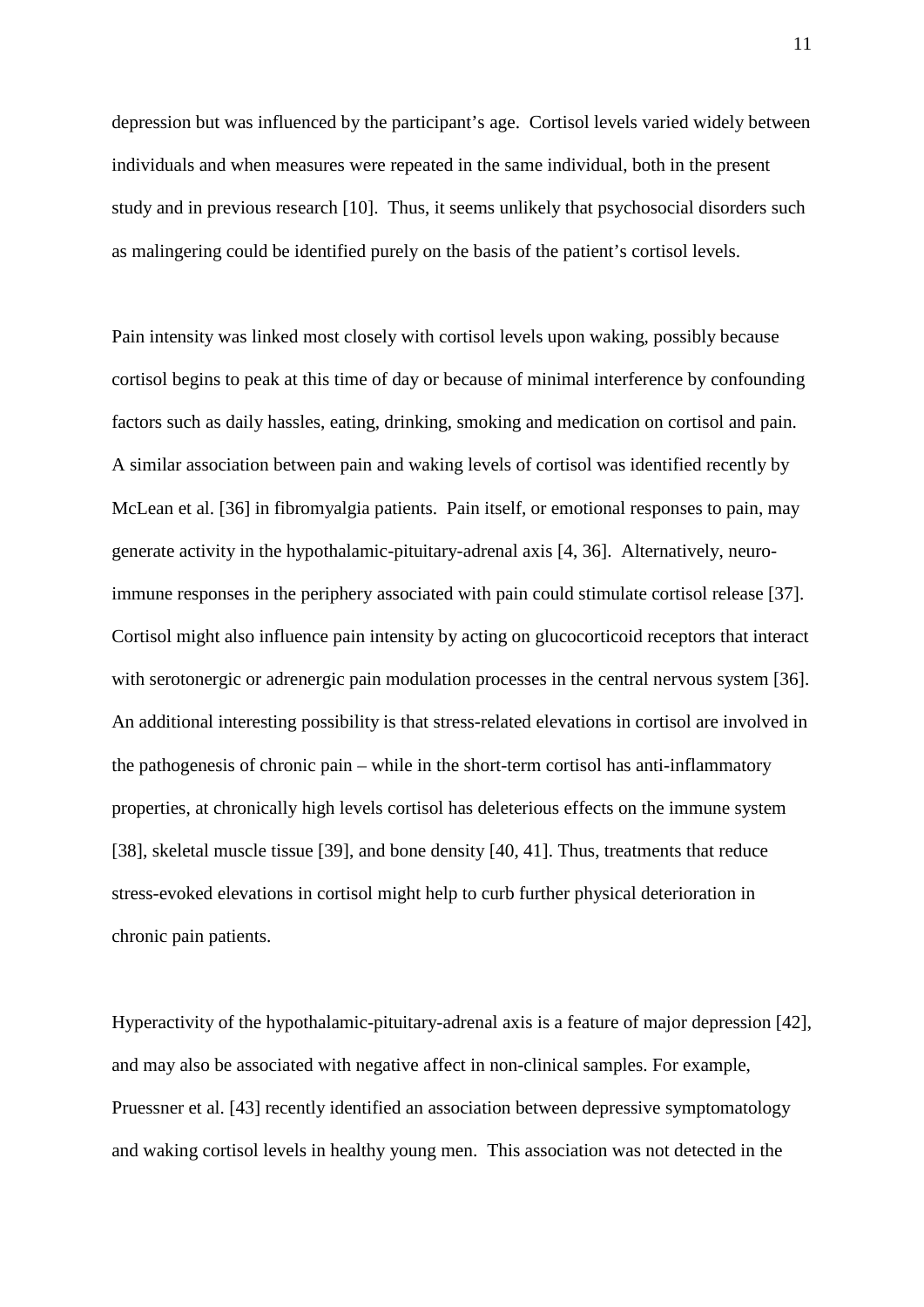present study, perhaps because ongoing pain or other factors (e.g., inflammation, medication or degenerative processes) also influenced cortisol secretion. Alternatively, the association may have been masked by heightened variability in cortisol levels at this time of day [44].

Although cortisol secretion before the pain management programme was unrelated to levels of depression, *changes* in depression over the course of treatment were associated with changes in cortisol secretion in the morning and evening, independently of changes in pain. Similarly, changes in pain over the course of treatment were associated with changes in waking levels of cortisol secretion, independently of changes in depression. In contrast to pain, the relationship between negative affect and cortisol secretion may strengthen during the day, due to the impact of daily hassles on mood. Taken together, the findings suggest that investigating changes in cortisol levels within the same individual over time may be more useful than investigating individual differences in cortisol secretion at a single point in time, particularly in the context of treatment where reductions in usual pain intensity and improvements in mood may be associated with reductions in salivary cortisol levels.

This study was limited by its small and heterogenous sample and its correlational design, and thus was exploratory in scope; hence, replication with more rigorous experimental controls and larger sample sizes would be required to minimize the impact of outliers and to identify causality in the relationships observed here. To better understand the relationship between the immediate experience of pain and cortisol secretion, the association between salivary cortisol and momentary fluctuations in pain, mood, stress and anxiety in chronic pain patients should be explored more closely [45]. This is of particular interest given the frequent aberrant deviations from the expected pattern of diurnal variation observed in many of the participants in the present study.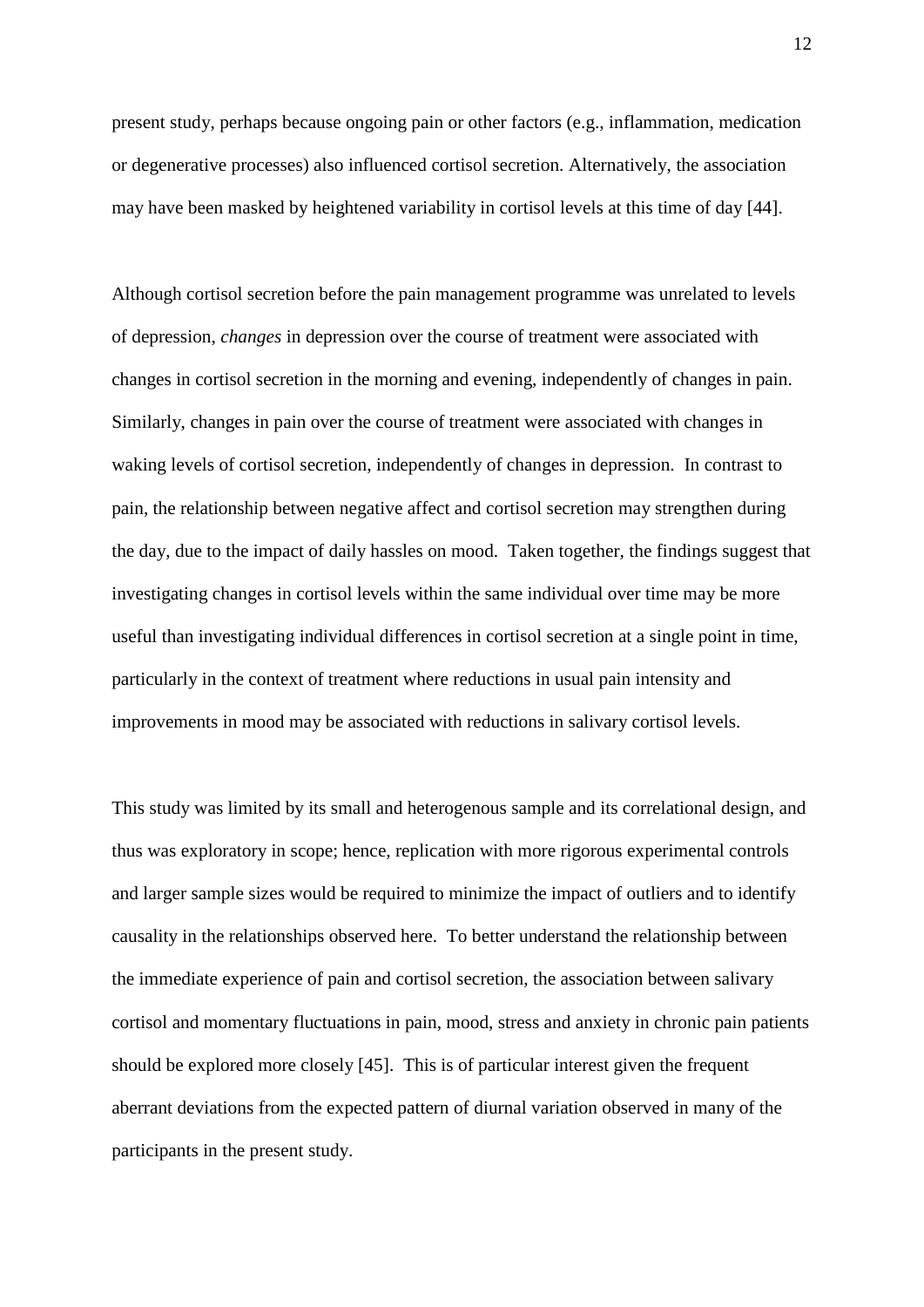Despite the limitations of this research, the present findings provide preliminary evidence of a relationship between waking cortisol levels and usual pain intensity, independent of depression. This relationship appeared to be stronger within than between individuals, presumably because psychological or physiological factors that influence pain ratings and cortisol secretion masked the association when investigated across the study population. The findings suggest that changes in cortisol secretion may provide a useful biological marker of treatment outcome in chronic pain patients, both in terms of mood change and change in usual pain intensity.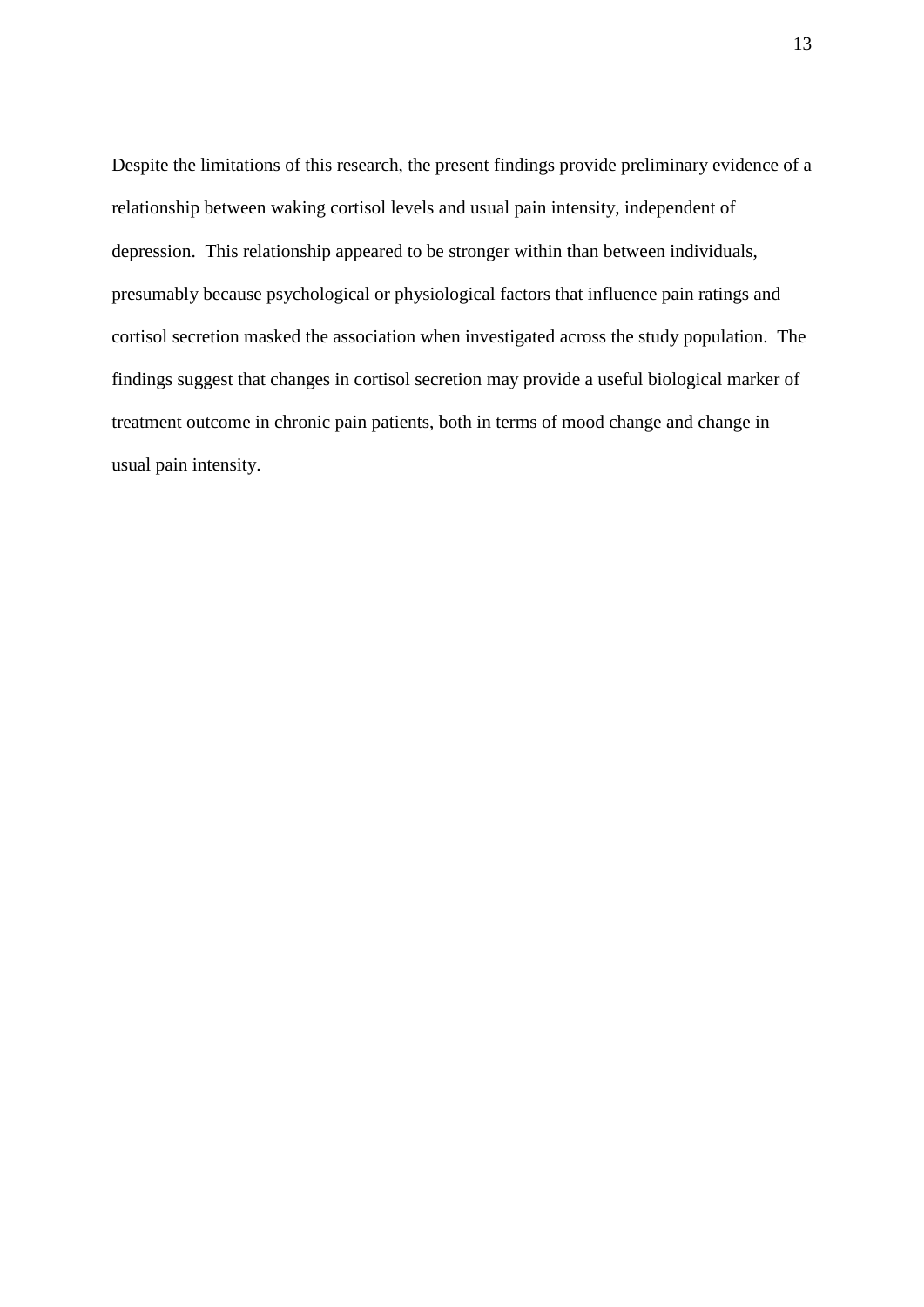#### REFERENCES

- 1. Melzack R. Pain and stress: A new perspective. In: Gatchel, RJ, Turk DC, eds, Psychosocial Factors in Pain: Critical Perspectives. The Guilford Press: New York, 1999:89-106.
- 2. de la Torre B. Psychoendrocrinologic mechanisms of live stress. Stress Med 1994; 10:107-14
- 3. Biondi M, Picardi A. Psychological stress and neuroendocrine function in humans: the last two decades of research. Psychother Psychosom 1999; 68:114-50.
- 4. De Kloet ER, Derijk R. Signaling pathways in brain involved in predisposition and pathogenesis of stress-related disease: genetic and kinetic factors affecting the MR/GR balance. Ann N Y Acad Sci 2004; 1032: 14-34.
- 5. Shenkin HA. The effect of pain on the diurnal pattern of plasma corticoid levels. Neurology 1964; 14:1112-7.
- 6. Lascelles PT, Evans PR, Merskey H, Sabur MA. Plasma control in psychiatric and neurological patients with pain. Brain 1974; 97:533-8.
- 7. Johansson F. Differences in serum cortisol concentrations in organic and psychogenic chronic pain syndromes. J Psychosom Res 1982; 26:351-8.
- 8. von Knorring L, Almay BG, Haggendal J, et al. Discrimination of idiopathic pain syndromes from neurogenic pain syndromes and healthy volunteers by means of clinical rating, personality traits, monoamine metabolites in CSF, serum cortisol, platelet MAO and urinary melatonin. Eur Arch Psychiat Neurol Sci 1986; 236:131-8.
- 9. Geiss A, Varadi E, Steinbach K, Bauer HW, Anton F. Psychoneuroimmunological correlates of persisting sciatic pain in patients who underwent discectomy. Neurosci Lett 1997; 237:65-8.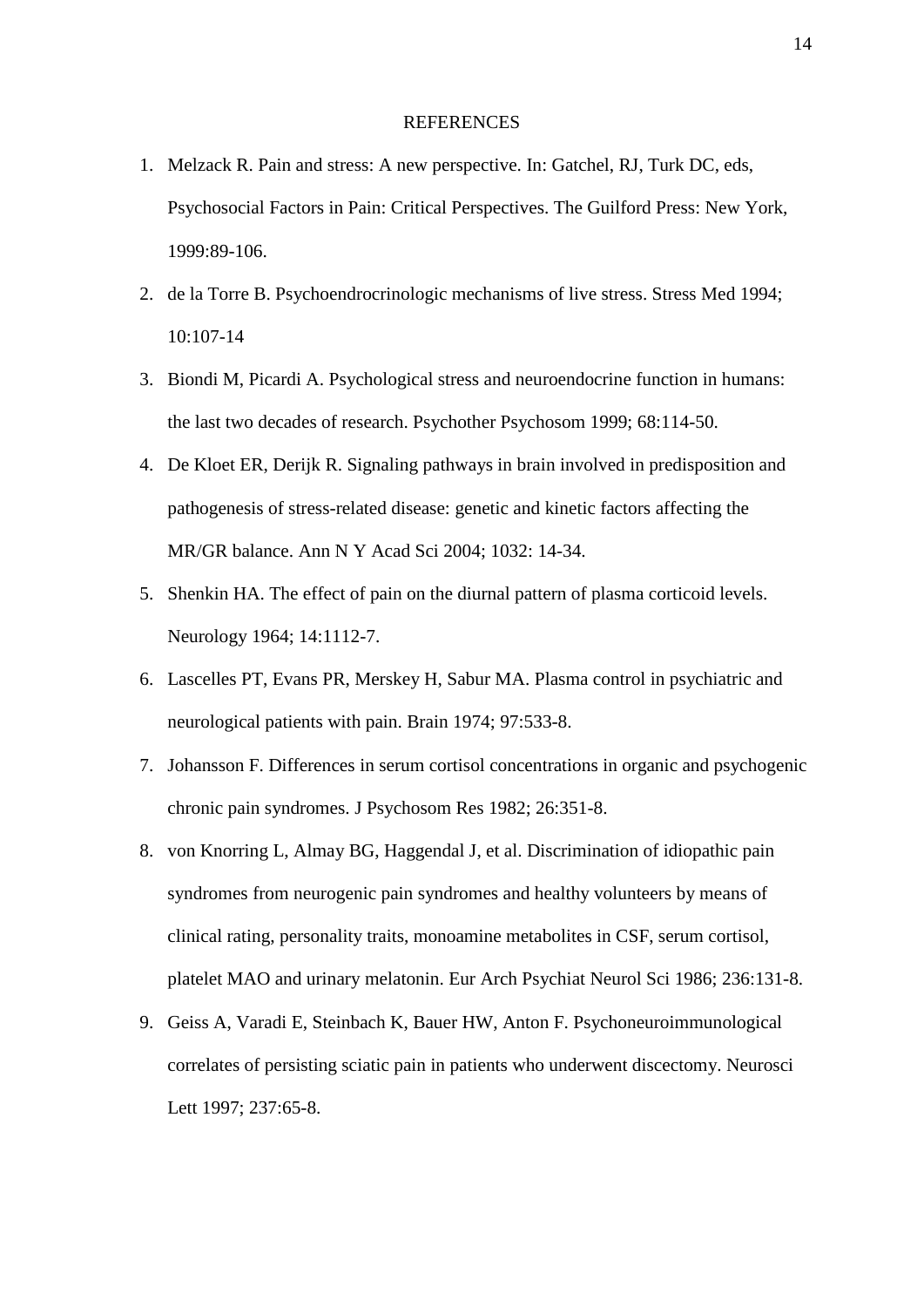- 10. Tennant F, Hermann L. Normalization of serum cortisol concentration with opioid treatment of severe chronic pain. Pain Med 2002; 3:132-4.
- 11. Dersh J, Polatin PB, Gatchel RJ. Chronic pain and psychopathology: research findings and theoretical considerations. Psychosom Med 2002; 64:773-86.
- 12. Banks SM, Kerns RD. Explaining high rates of depression in chronic pain: a diathesis-stress framework. Psychol Bull 1996; 119: 95-110.
- 13. Cowen PJ. Cortisol, serotonin and depression: all stressed out? Br J Psychiatry 2002; 180:99-100.
- 14. Buchanan TW, al'Absi M, Lovallo WR. Cortisol fluctuates with increases and decreases in negative affect. Psychoneuroendocrinol 1999; 24:227-41.
- 15. van Praag HM. Can stress cause depression? Prog Neuropsychopharmacol Biol Psychiatry 2004; 28: 891-907.
- 16. Atkinson JH, Jr., Kremer EF, Risch SC, Dana R, Janowsky DS. Neuroendocrine responses in psychiatric and pain patients with major depression. Biolog Psychiatry 1986; 21:612-20.
- 17. Douglas W, Graham C, Anderson R, Rogerson K. Managing chronic pain through cognitive change and multidisciplinary treatment program. Australian Psychol 2004; 39:201-207.
- 18. Lamberg L. Effective pain treatment promotes activities. JAMA 2002; 288:948-9.
- 19. Turk DC. Biopsychosocial perspective on chronic pain. In: Gatchel RJ, Turk DC, eds, Psychological Approaches to Pain Management: A Practitioner's Handbook. Guilford Press: New York, 1996:3-32.
- 20. Jin P. Changes in heart rate, noradrenaline, cortisol and mood during Tai Chi. J Psychosom Res 1989; 33:197-206.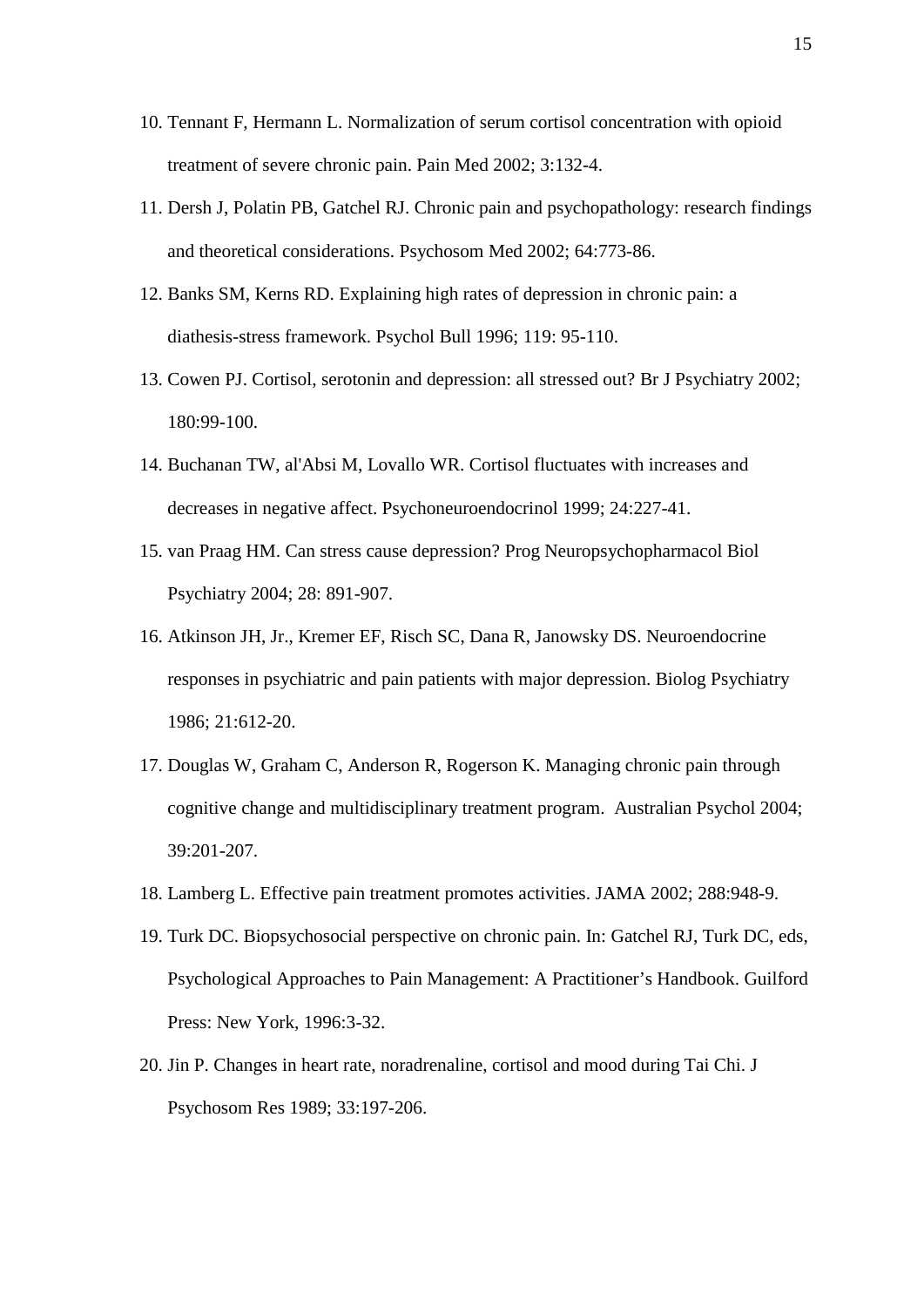- 21. Field T, Morrow C, Valdeon C, et al. Massage reduces anxiety in child and adolescent psychiatric patients. [J Amer Acad Child Adol Psychiatry](http://www.ncbi.nlm.nih.gov/entrez/query.fcgi?cmd=Retrieve&db=journals&list_uids=4529&dopt=full) 1992; 31:125-31.
- 22. Lee MS, Huh HJ, Hong S, et al. Psychoneuroimmunological effects of Qi-therapy: Preliminary study on the changes of level of anxiety, mood, cortisol and melatonin and cellular function of neutrophil and natural killer cells. Stress Health 2001; 17:17- 24.
- 23. Pawlow LA, Jones GE. The impact of abbreviated progressive muscle relaxation on salivary cortisol. Biolog Psychol 2002; 60:1-16.
- 24. Kirschbaum C, Hellhammer DH. Salivary cortisol. In: Fink G, ed, Encyclopedia of Stress. 2000:379-383.
- 25. Melamed S, Ugarten U, Shirom A, et al. Chronic burnout, somatic arousal and elevated salivary cortisol levels. J Psychosom Res 1999; 46:591-8.
- 26. Zung WW. A Self-Rating Depression Scale. Arch Gen Psychiatry 1965; 12:63-70.
- 27. Main CJ, Waddell G. The detection of psychological abnormality in chronic back pain using four simple scales. Curr Concepts Pain 1984; 2:10-15.
- 28. Roland M, Morris R. A study of the natural history of back pain. Part I: development of a reliable and sensitive measure of disability in low-back pain. Spine 1983; 8:141- 4.
- 29. Ware JE, Jr., Sherbourne CD. The MOS 36-item short-form health survey (SF-36). I. Conceptual framework and item selection. Medical Care 1992; 30:473-83.
- 30. Masters Steedman S, Middaugh SJ, et al. Chronic-pain medications: equivalence levels and method of quantifying usage. Clin J Pain 1992; 8:204-14.
- 31. Kershbaum A, Pappajohn DJ, Bellet S, Hirabayashi M, Shafiiha H. Effect of smoking and nicotine on adrenocortical secretion. JAMA 1968; 203:275-8.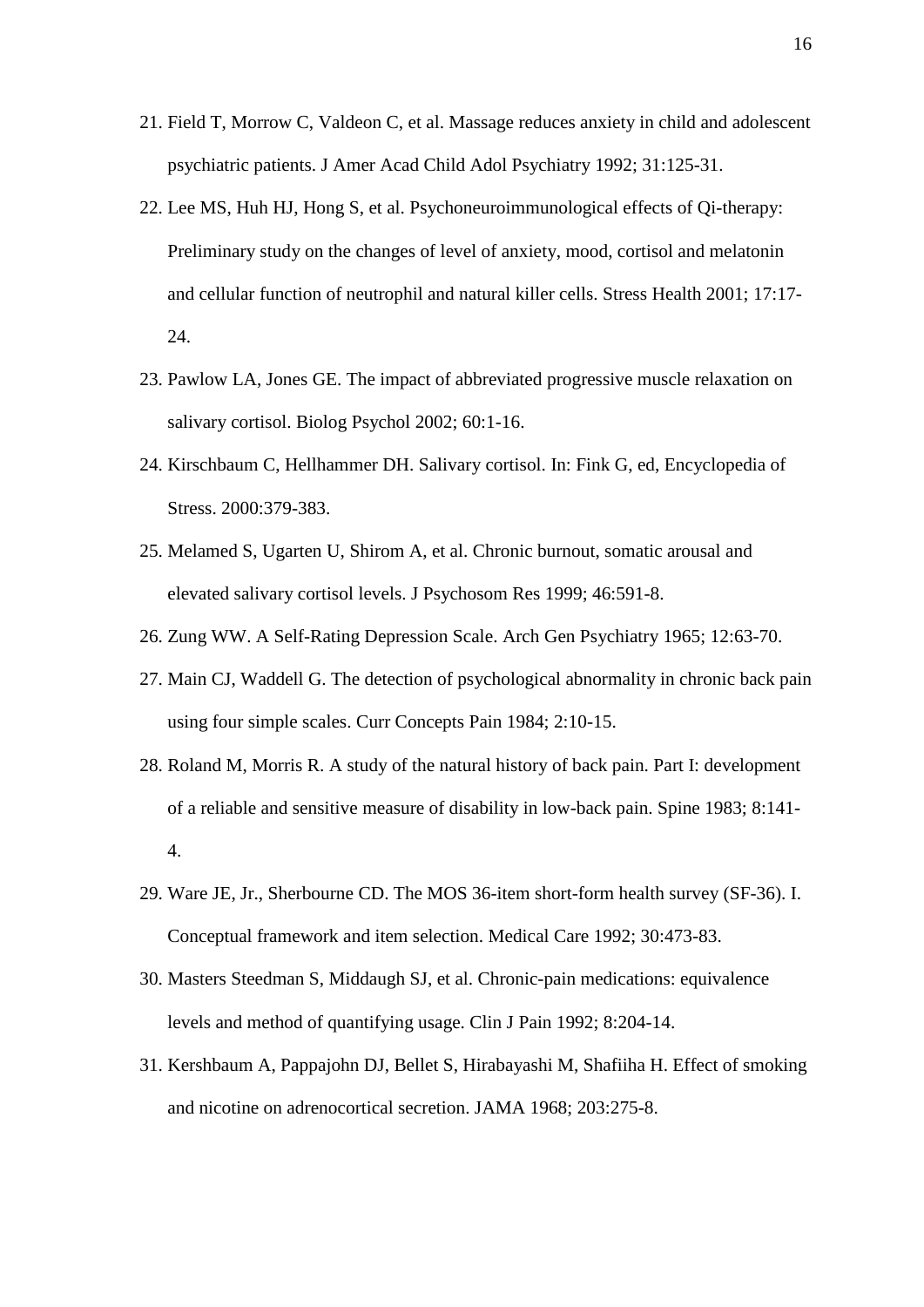- 32. Lane JD, Adcock RA, Williams RB, Kuhn CM. Caffeine effects on cardiovascular and neuroendocrine responses to acute psychosocial stress and their relationship to level of habitual caffeine consumption. Psychosom Med 1990;52: 320-36.
- 33. Kokavec A, Crowe SF. The effect of a moderate level of white wine consumption on the hypothalamic-pituitary-adrenal axis before and after a meal. Pharmacol Biochem Behav 2001; 70:243-50.
- 34. Clements AD, Parker CR. The relationship between salivary cortisol concentrations in frozen versus mailed samples. Psychoneuroendocrinol 1998; 23:613-6.
- 35. Elder PA, Lewis JG. An enzyme-linked immunosorbent assay (ELISA) for plasma testosterone. J Steroid Biochem 1985; 22:635-8.
- 36. McLean SA, Williams DA, Harris RE, et al. Momentary relationship between cortisol secretion and symptoms in patients with fibromyalgia. Arthritis Rheum 2005; 52:3660-9.
- 37. Cutolo M, Masi AT. Circadian rhythms and arthritis. Rheum Dis Clin North Amer 2005; 31:115-29, ix-x.
- 38. Bateman A, Singh A, Kral T, Solomon S. The immune-hypothalamic-pituitaryadrenal axis. Endocrinol Rev 1989; 10:92-112.
- 39. Ferrando AA, Stuart CA, Sheffield-Moore M, Wolfe RR. Inactivity amplifies the catabolic response of skeletal muscle to cortisol. J Clin Endocrinol Metab 1999; 84:3515-21.
- 40. Chiodini I, Torlontano M, Carnevale V, Guglielmi G, Cammisa M, Trischitta V, Scilitani A. Bone loss rate in adrenal incidentalomas: a longitudinal study. J Clin Endocrinol Metab 2001; 86:5337-41.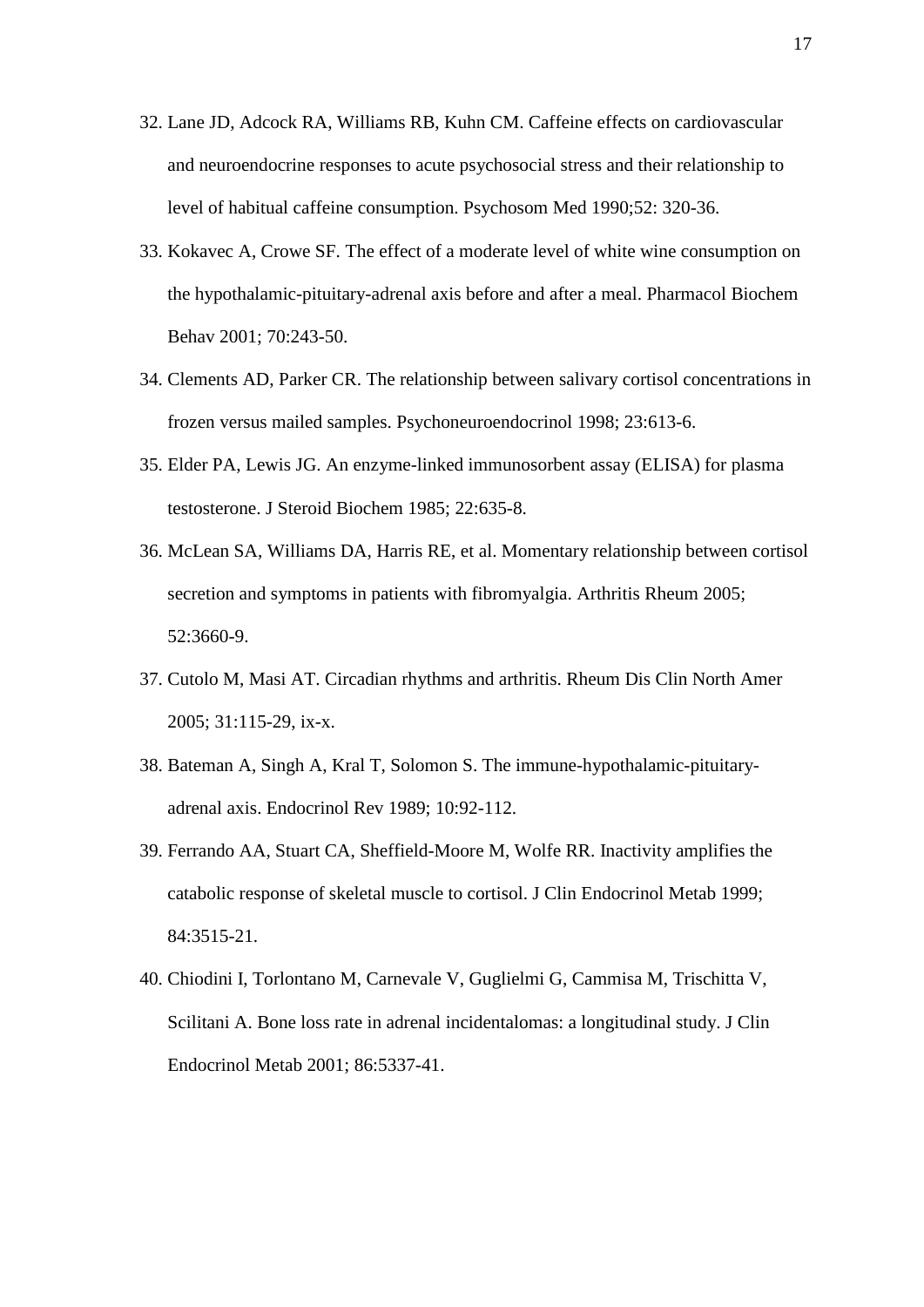- 41. Dennison E, Hindmarsh P, Fall C, et al. Profiles of endogenous circulating cortisol and bone mineral density in healthy elderly men. J Clin Endocrinol Metab 1999; 84:3058-63.
- 42. Plotsky PM, Owens MJ, Nemeroff CB. Psychoneuroendocrinology of depression. Hypothalamic-pituitary-adrenal axis. Psychiatr Clin North Amer 1998; 21:293-307.
- 43. Pruessner M, Hellhammer DH, Pruessner JC, Lupien SJ. Self-reported depressive symptoms and stress levels in healthy young men: associations with the cortisol response to awakening. Psychosom Med 2003; 65:92-9.
- 44. Clow A, Thorn L, Evans P, Hucklebridge F. The awakening cortisol response: methodological issues and significance. Stress 2004; 7: 29-37.
- 45. van Eck MM, Nicholson NA. Perceived stress and salivary cortisol in daily life. Ann Behav Med 1994; 16:221-7.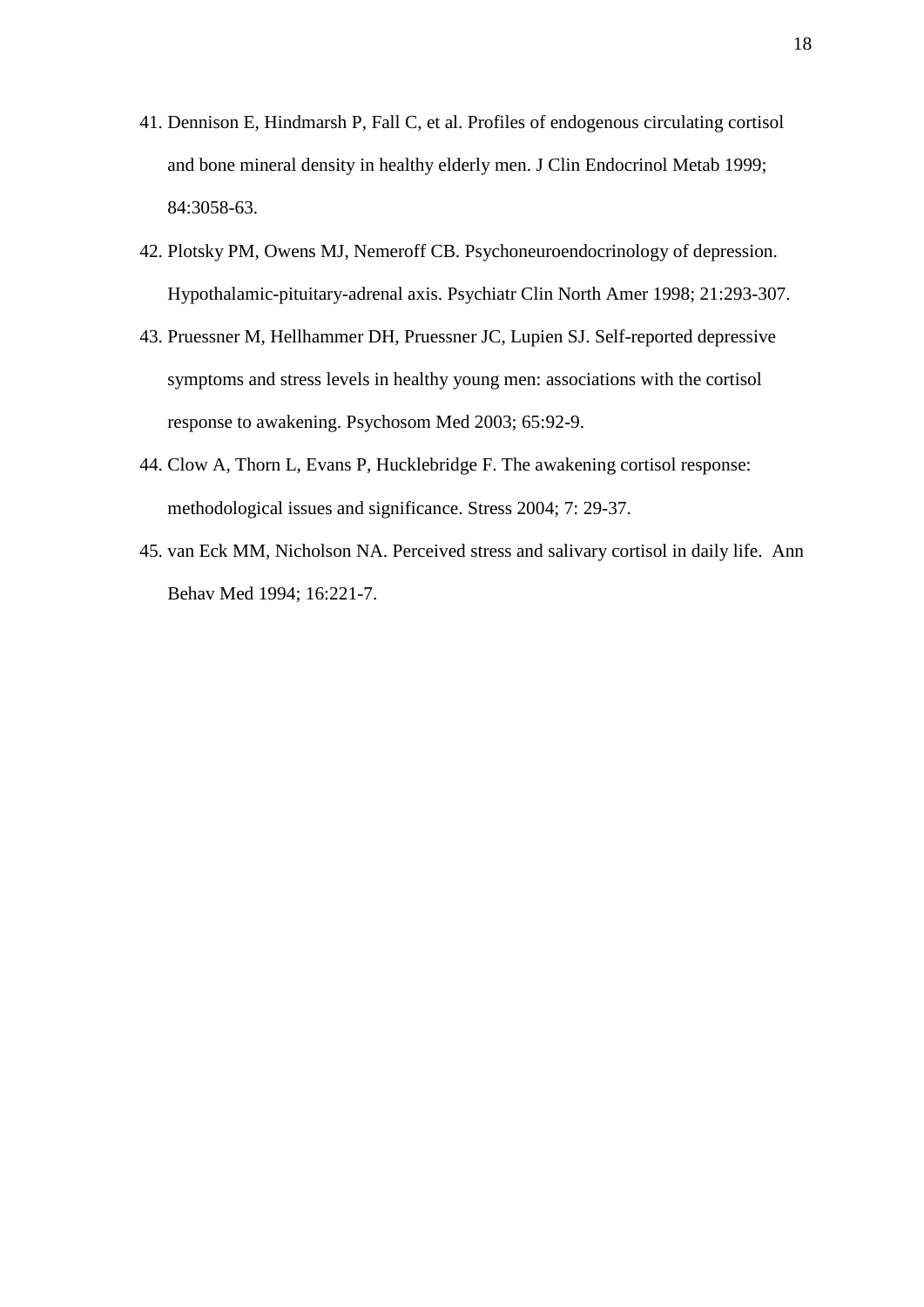| Psychometric | Pre-treatment |           | Post-treatment |           | t-test | Sig.     |
|--------------|---------------|-----------|----------------|-----------|--------|----------|
| Instrument   | Mean          | <b>SD</b> | Mean           | <b>SD</b> |        |          |
| <b>ZSDS</b>  | 31.22         | 14.31     | 28.78          | 12.3      | 1.08   | 0.296    |
| <b>NGRS</b>  | 5.17          | 1.79      | 4.06           | 1.73      | 1.99   | 0.063    |
| <b>SF-36</b> | 321           | 160       | 395            | 151       | 2.97   | $0.009*$ |
| DQ           | 10.00         | 4.60      | 7.44           | 5.14      | 2.95   | $0.009*$ |
| <b>MQS</b>   | 8.71          | 11.92     | 6.65           | 8.78      | 1.73   | 0.103    |

Table 1: Results of psychometric outcome measures pre- and post-treatment (n=18).

ZSDS: Zung Self-Rating Depression Scale; NGRS: a 0-10 Numerical Graphic Rating Scale of average pain perception intensity; SF-36: MOS 36-Item Short Form; DQ: Disability Quotient; MQS: Medication Quantification Scale.

 $*$  statistically significant ( $p<0.05$ ) after applying the Bonferroni correction for multiple comparisons across the five dependent variables.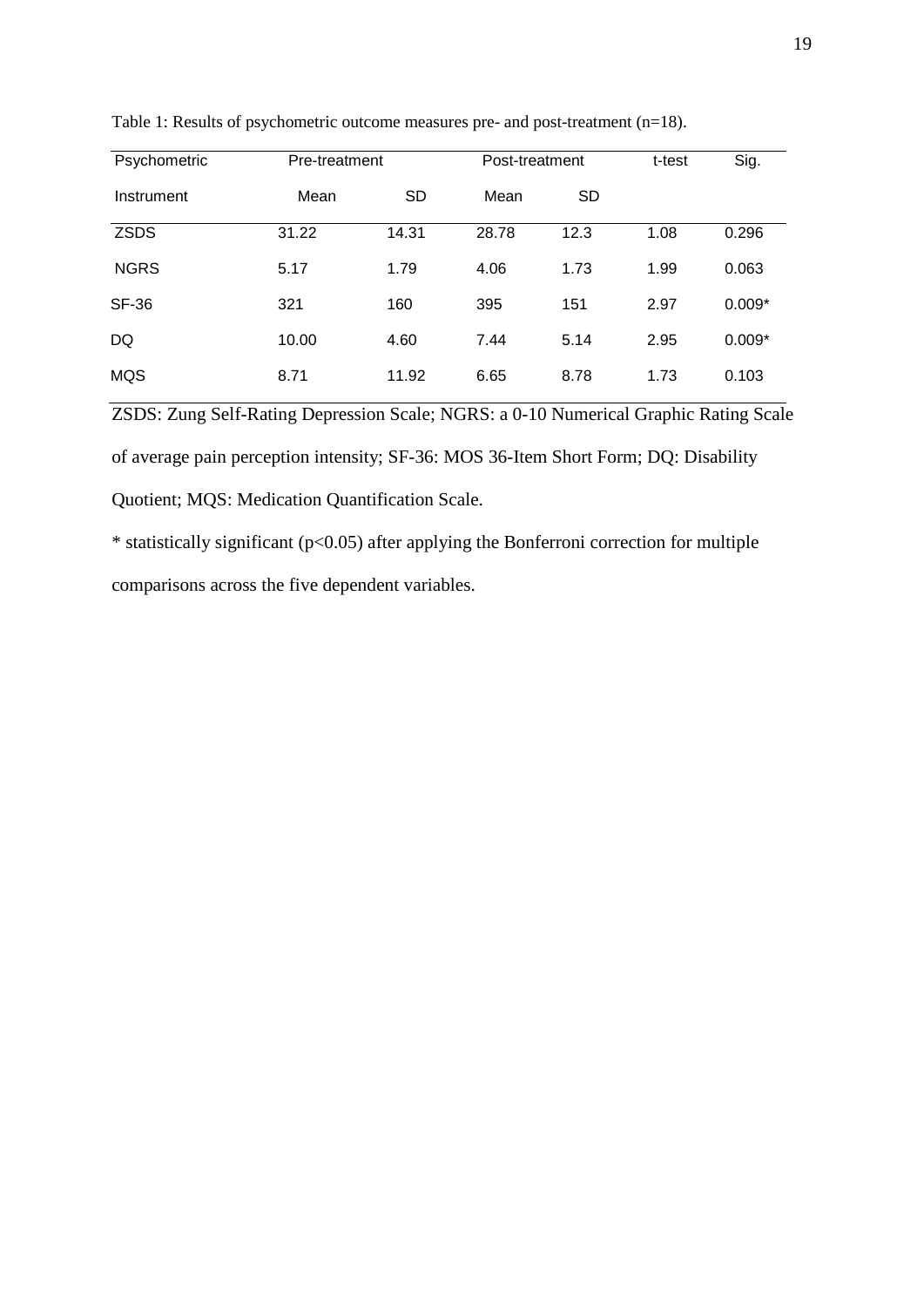|      | Pre-treatment | Post-treatment |      | t-test | Sig. |
|------|---------------|----------------|------|--------|------|
| Mean | S.E.          | Mean           | S.E. |        |      |
| 1.12 | .12           | 1.07           | .11  | .40    | 0.70 |
| .72  | .14           | .73            | .16  | .06    | 0.96 |
| .73  | .15           | .57            | .14  | 1.31   | 0.21 |
| .50  | .17           | .47            | .19  | .23    | 0.82 |
|      |               |                |      |        |      |

Table 2: Log-transformed cortisol concentrations (initially measured in ng/mL) pre- and posttreatment (n=18).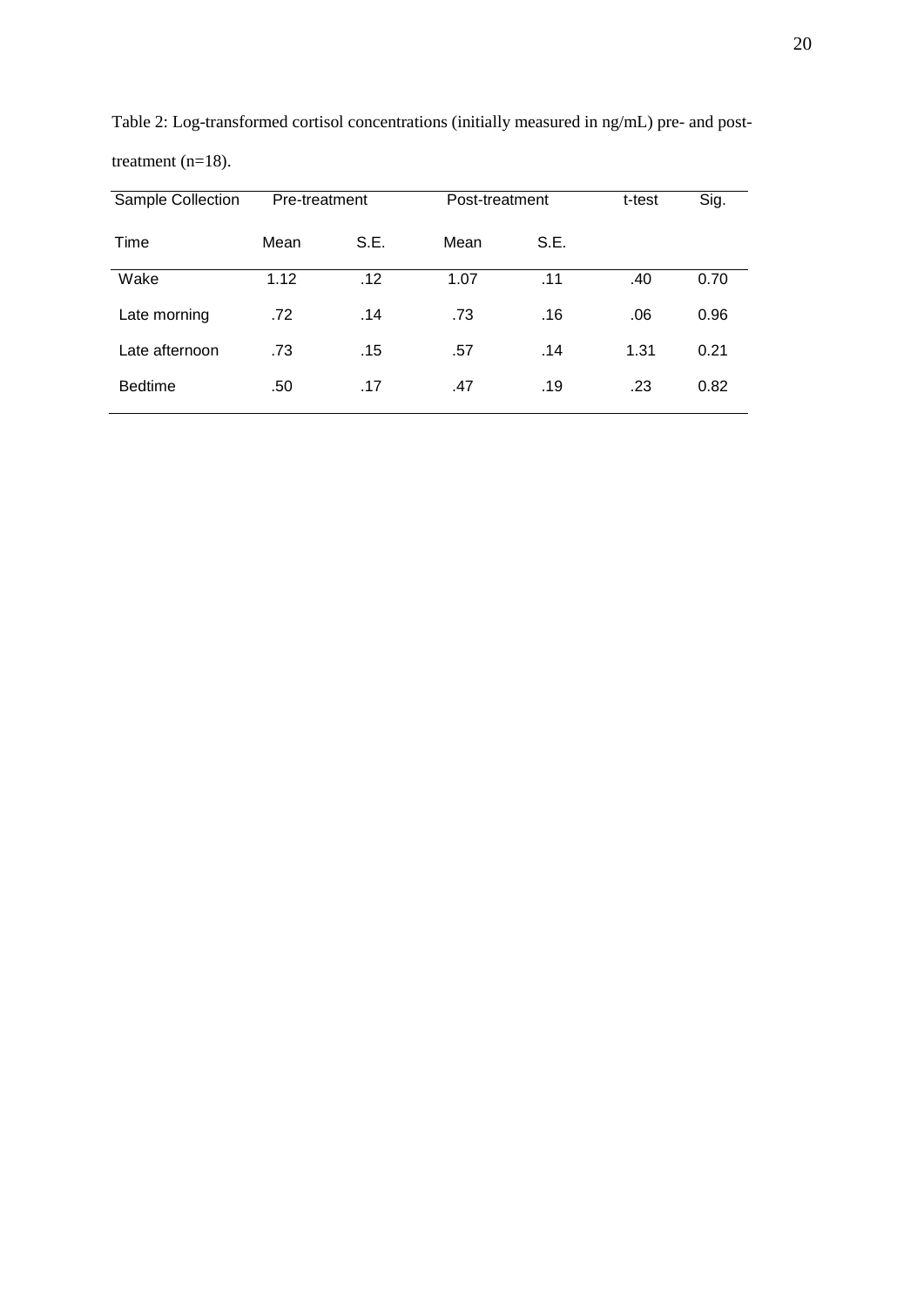## Table 3: Pearson's correlation coefficient between pain, depression

| and pre-treatment levels of cortisol |  |  |  |  |
|--------------------------------------|--|--|--|--|
|--------------------------------------|--|--|--|--|

|             | Cortisol (Time of Sampling) |              |                |                |  |
|-------------|-----------------------------|--------------|----------------|----------------|--|
|             | Wake                        | Late Morning | Late Afternoon | <b>Bedtime</b> |  |
| <b>ZSDS</b> | $-0.27$                     | $-0.38$      | $-0.45$        | $-0.38$        |  |
| <b>NGRS</b> | $0.59**$                    | 0.25         | 0.30           | 0.45           |  |

ZSDS: Zung Self-Rating Depression Scale; NGRS: a 0-10 Numerical Graphic Rating Scale of average pain perception intensity.

\*\* p<0.01; statistically significant (p<0.05) after applying the Bonferroni correction for multiple comparisons across the two dependent variables, or across the four time points within each dependent variable.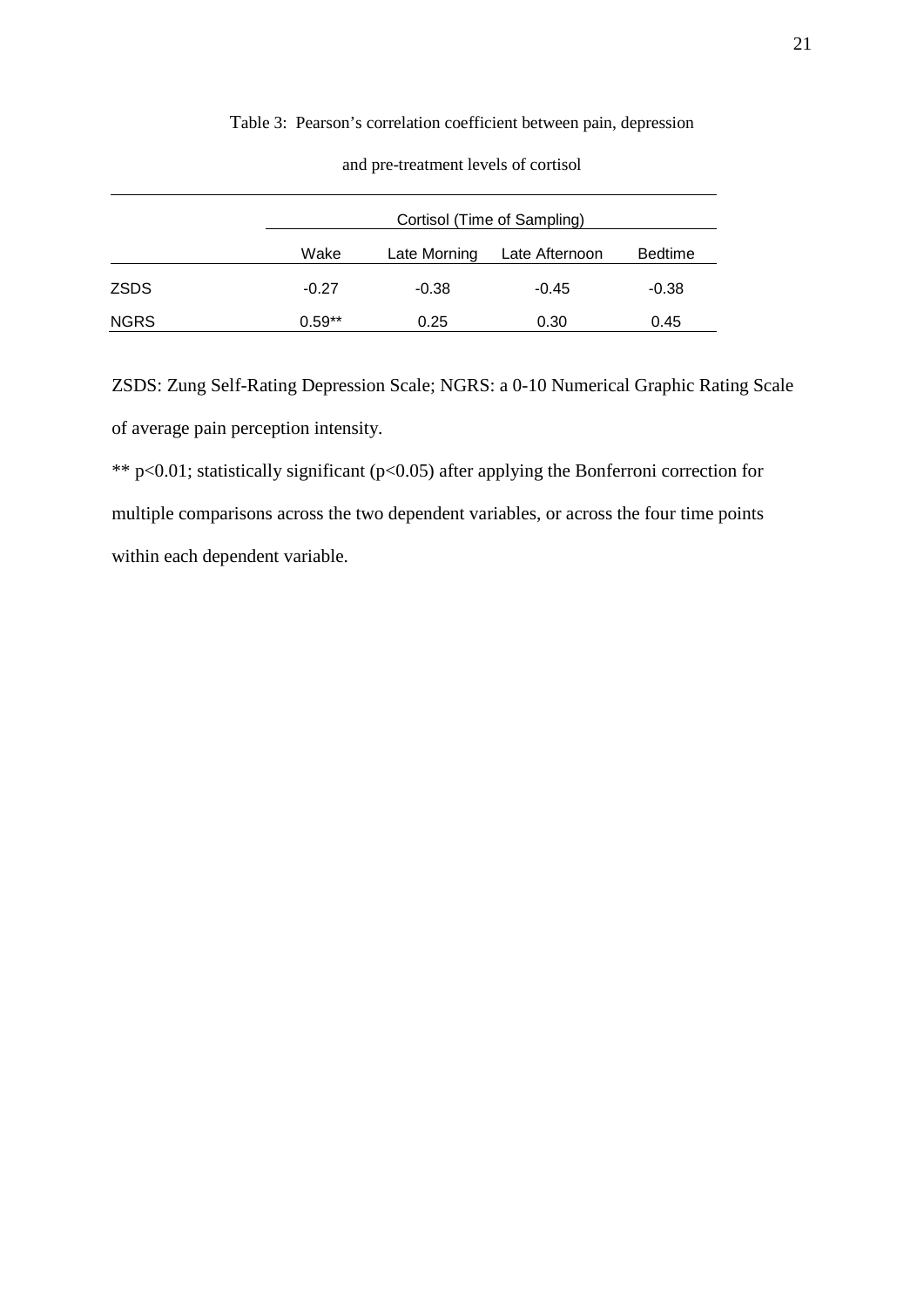|      |          | Cortisol (Time of Sampling) |                |                |  |  |
|------|----------|-----------------------------|----------------|----------------|--|--|
|      | Wake     | Late Morning                | Late Afternoon | <b>Bedtime</b> |  |  |
| ZSDS | 0.12     | $0.60**$                    | 0.11           | 0.43           |  |  |
| NGRS | $0.62**$ | 0.16                        | 0.11           | 0.04           |  |  |

Table 4: Pearson's correlation coefficient between post-treatment changes in cortisol levels and

changes in pain and depression

ZSDS: Zung Self-Rating Depression Scale; NGRS: a 0-10 Numerical Graphic Rating Scale of average pain perception intensity.

\*\* p<0.01; statistically significant (p<0.05) after applying the Bonferroni correction for multiple comparisons across the two dependent variables, or across the four time points within each dependent variable.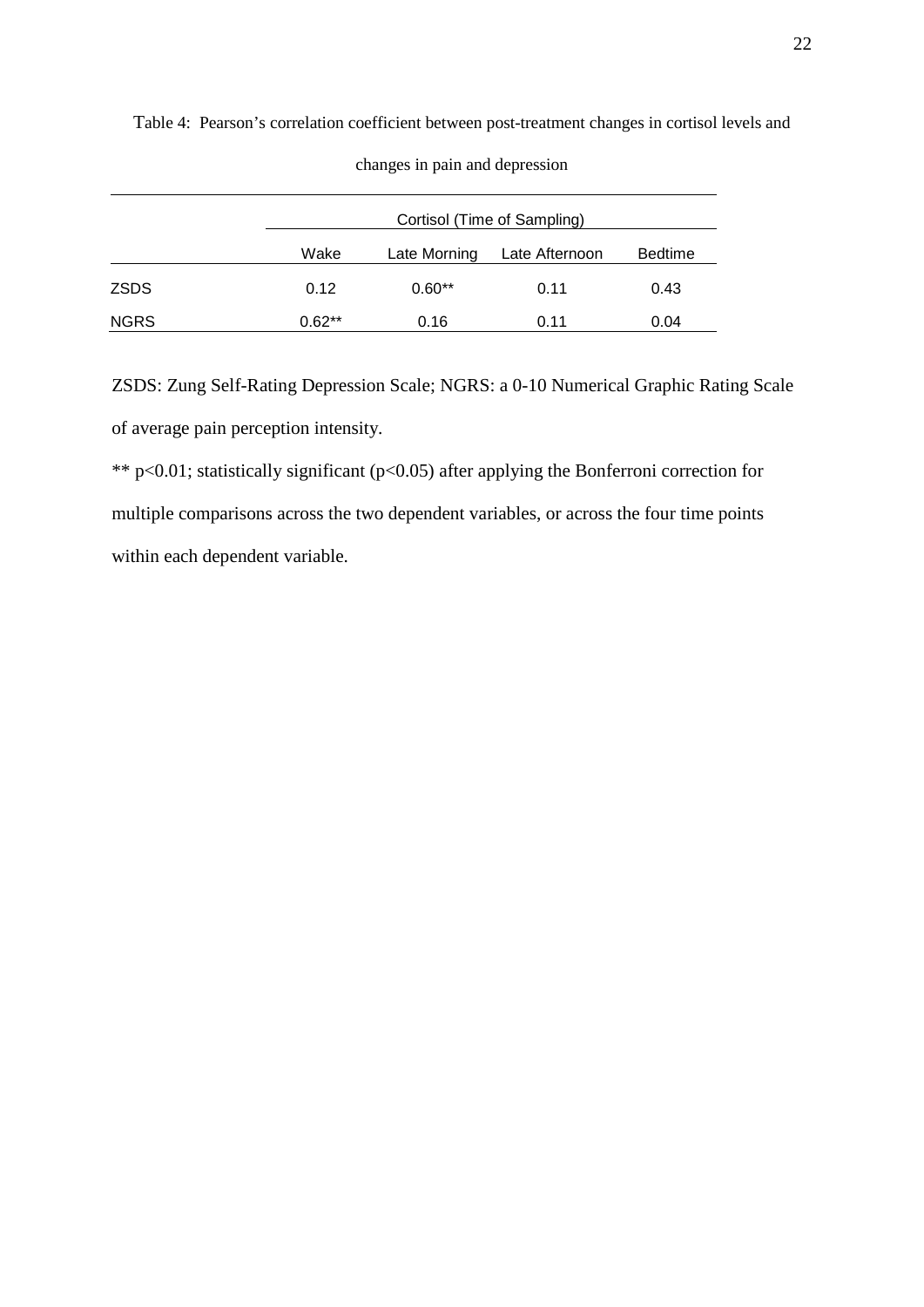# Figure legend

Figure 1. Relationship between changes in pain and waking cortisol (A), and depression and morning cortisol (B), over the course of treatment. Reductions following treatment were calculated by subtracting post-treatment levels from pre-treatment levels.